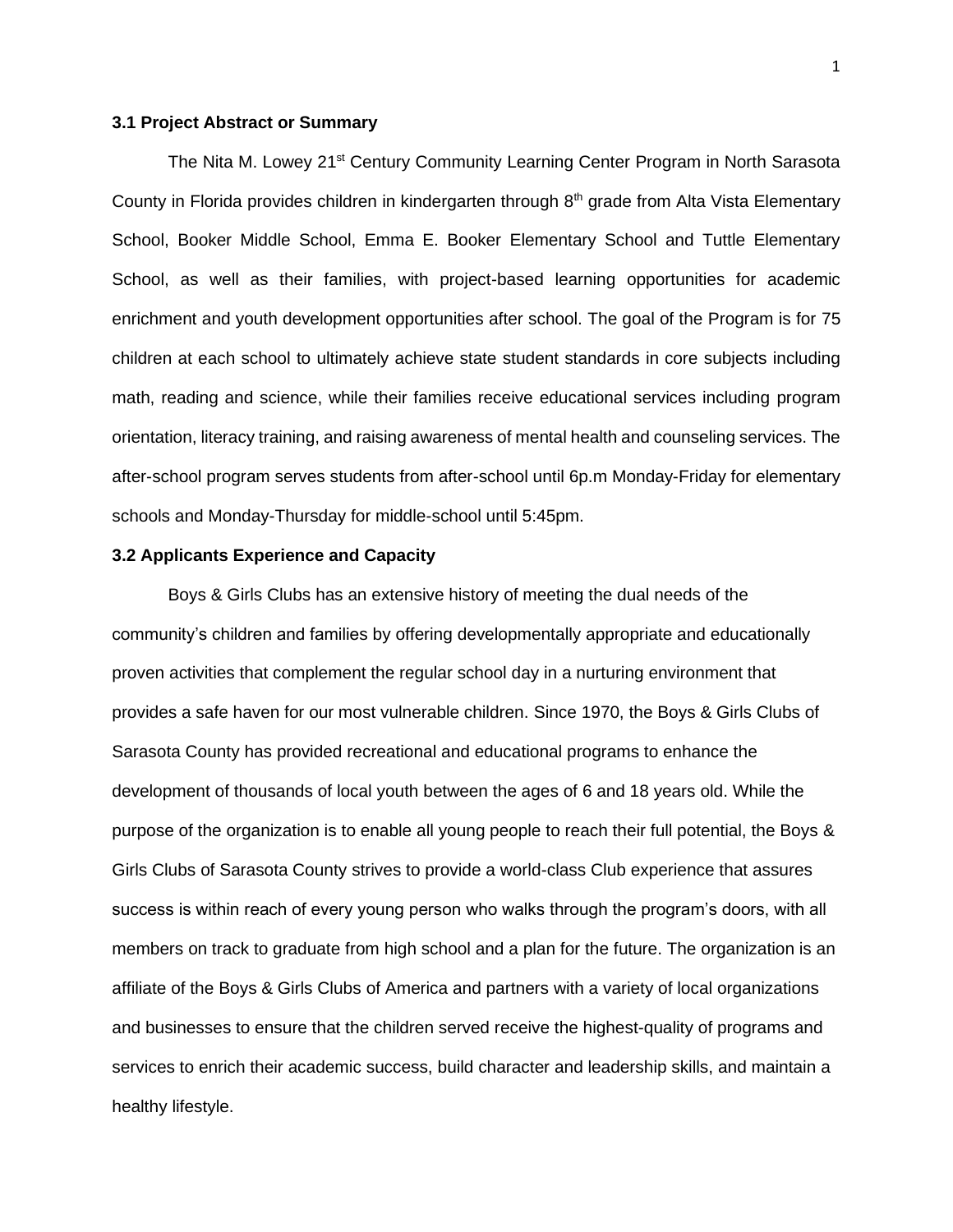In its  $50<sup>th</sup>$  year, the agency has grown to provide services to thousands of youth each year at six Club locations – three in Sarasota, one in Venice, one in North Port, and one in Arcadia in DeSoto County. In July 2018, the organization responded to a high demand from community leaders in the Arcadia community and opened the Louis and Gloria Flanzer Boys & Girls Club to extend its reach beyond County borders into the Arcadia community of DeSoto County. This was made possible through local support in the Arcadia community, Boys & Girls Clubs of America, and the Smith-Brown Community Foundation. The organization has previously operated 7 Nita M. Lowey 21<sup>st</sup> CCLC Programs for nearly 15 years. In 2015, the agency successfully secured funding to provide the Nita M. Lowey 21<sup>st</sup> CCLC Program at these same four school sites and this request represents a renewal of funding. We have now successfully been running Nita M. Lowey 21<sup>st</sup> CCLC programs at these schools for the past five years, on top of other Nita M. Lowey 21<sup>st</sup> CCLC locations currently in Newtown and in our organization's history.

**The Board of Directors** at the Boys & Girls Clubs of Sarasota County is made up of 25 prominent business leaders who bring extensive leadership experience in financial sustainability, nonprofit governance, corporate compliance, and executive management to ensure children who need high-quality services the most in Sarasota will continue to have a place to learn and grow while achieving their full potential. The agency's **CEO/President** is Bill Sadlo who, before accepting his current position on August 1, 2011, grew up in the organization as a Club Member and started working in the Club at age 17. Over the years, Mr. Sadlo has served the organization in many roles including Counselor, Program Director, Unit Director, Area Director, and Chief Operating Officer. Shelley Brooks is the organization's **Vice President of Finance**. Ms. Brooks joined the organization in February 2019, and brought 28 years of nonprofit and financial management experience from businesses across Tampa Bay to the Boys & Girls Clubs of Sarasota County. She has held executive positions at multiple organizations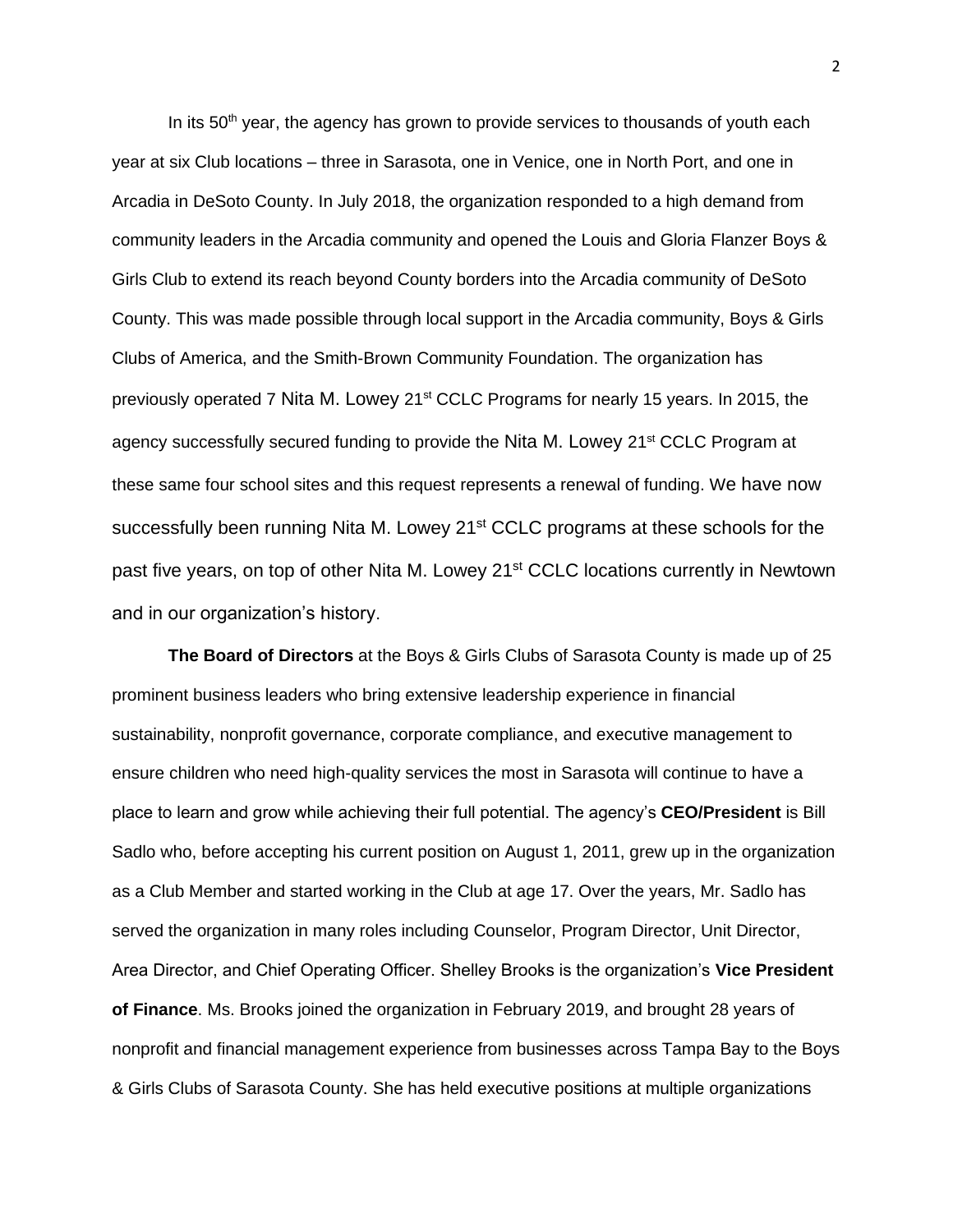including Directions for Mental Health, Inc.; New College Foundation, Inc.; and, most recently, ShelterBox USA. As Vice President of Finance, Brooks leads all financial and administrative aspects including internal control processes, financial compliance and grant management.

Also among our Executive leadership team is Mike Doyle, **Senior Vice President of Strategic Initiatives**, and Yolanda Mancha, **Vice President for Advancement**. Before joining the Boys & Girls Clubs of Sarasota County team, Mr. Doyle served as Director of Capital Campaigns at Otterbein College from 1977 to 1980; Director of Special Campaigns at the Ohio State University from 1980 to 1985; CEO/Owner of Motivational Designs Manufacturers from 1985 to 2010; and Director of Major Gifts at The Ohio State University from 2010 to 2013. Mancha has dedicated 16 years of her career to youth-serving organizations in the nonprofit sector, and started working for the Boys & Girls Clubs of Sarasota County in 2016 as the agency's Director of Advancement. In the past three years, Mancha has reinvigorated the organization's execution of resource development strategies, specifically through grants and database management, marketing and communications, community engagement and donor and corporate relations. As Vice President for Advancement, Mancha leads efforts that refine the organization's ability to provide enriching, educational, developmental, and recreational programs for youth. Dawn Page is our **Vice President of Operations**. Page joined the Boys & Girls Clubs of Sarasota County in 1991 as a Counselor at the former Fruitville Boys & Girls Club. She has held a variety of positions at the Boys & Girls Clubs of Sarasota County over the past 28 years including Program Director, Club Director, Director of Education, Area Director, Director of Youth Services and Director of Operations. As Vice President of Operations, Page plans, directs, and evaluates the daily operations of our six Club locations and four school sites.

The agency's annual budget is \$6.5 million, which is raised through community contributions, business partnerships, and grants. Fiscally, we have managed and implemented many local, state, and federal grant-funded programs with rigorous requirements. We have created a strategic fundraising initiative to secure important financial resources for the future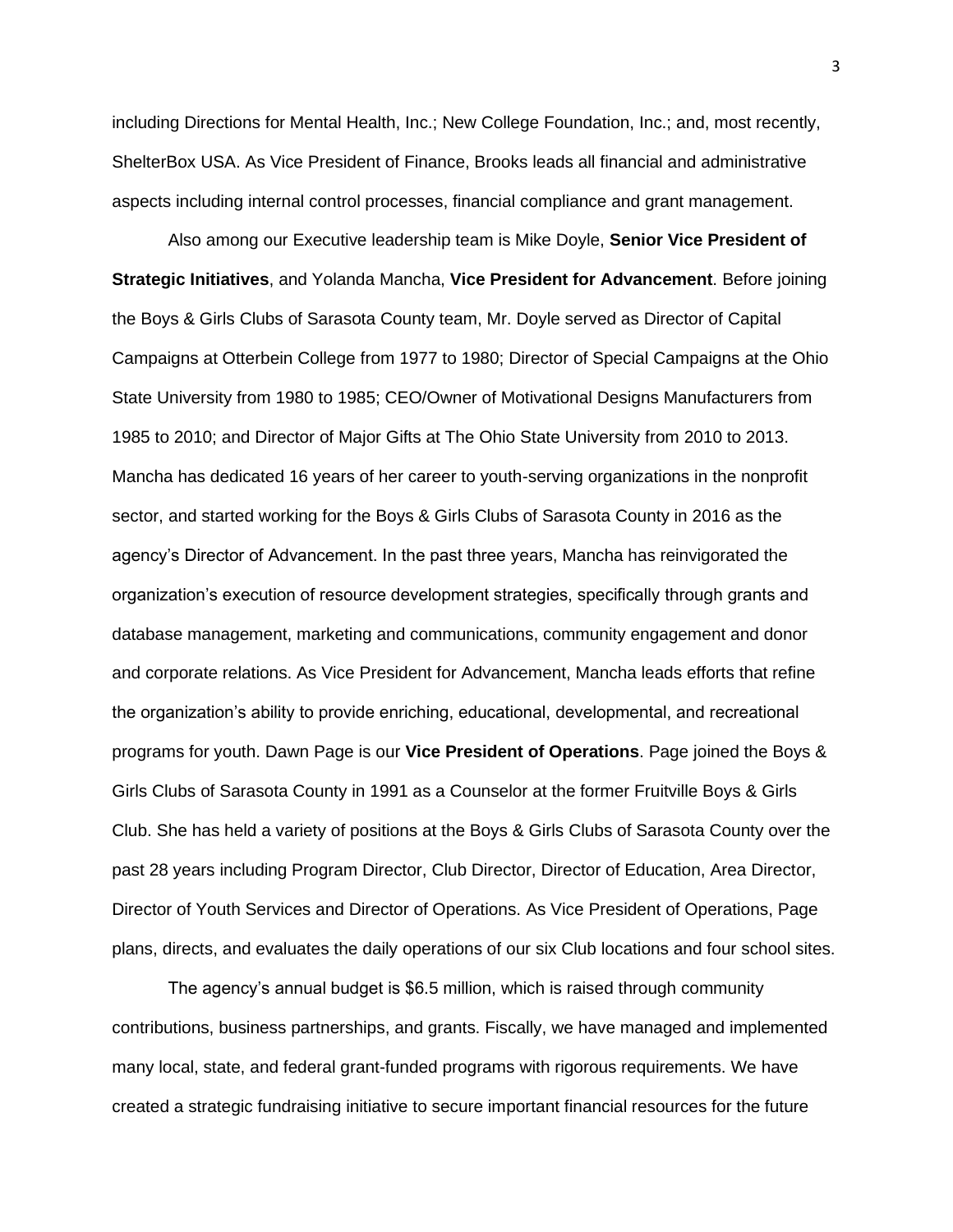which will enable the organization to meet all current goals and initiatives, and further, to institute new and innovative programs. The plan focuses on raising funds for the major components and programs of the organization through marketing efforts, donor solicitation, special events, and planned giving. The ultimate goal is to secure \$6 million annually. The target was established based on critical needs, thorough research, and the feasibility of attracting contributions. The agency received positive reports for its most recently completed audit for the 2018-19 year by Suplee, Shea, Cramer & Rocklein, Inc. The audit was received positively and will be uploaded to the Florida Department of Education. Furthermore, the agency closely monitors Club participants' report cards for attendance, behavior, and grades through a wellestablished relationship with the school Board, District and individual schools. The agency's homework assistance staff maintains contact with teachers from schools of the students we serve on an ongoing basis to help our youth be successful in completing homework assignments, succeeding in school, and supplementing their learning. All school grades and program participation at the sites is tracked and analyzed through the EzReports software provided by the Nita M. Lowey. 21<sup>st</sup>. CCLC program.

## **3.3 Needs Assessment**

Sarasota is renowned for being a tropical paradise on Florida's gulf coast, with some of the best beaches in the world and a renowned art scene with a symphony, opera, one of the largest collections of baroque art in North America, as well as many numerous small or private galleries. Beyond this, there are incredible museums, historical and cultural centers, and a burgeoning food scene. For North Sarasota to live up to its motto of: "We live where you vacation", one only need to point to the beautiful beaches, multi-million dollar condominiums, art scene, and thriving downtown. However, behind the glossy veneer, there are children only blocks away from the palatial penthouses who are attending underperforming schools during the day and going to bed hungry at night in small public housing tenements.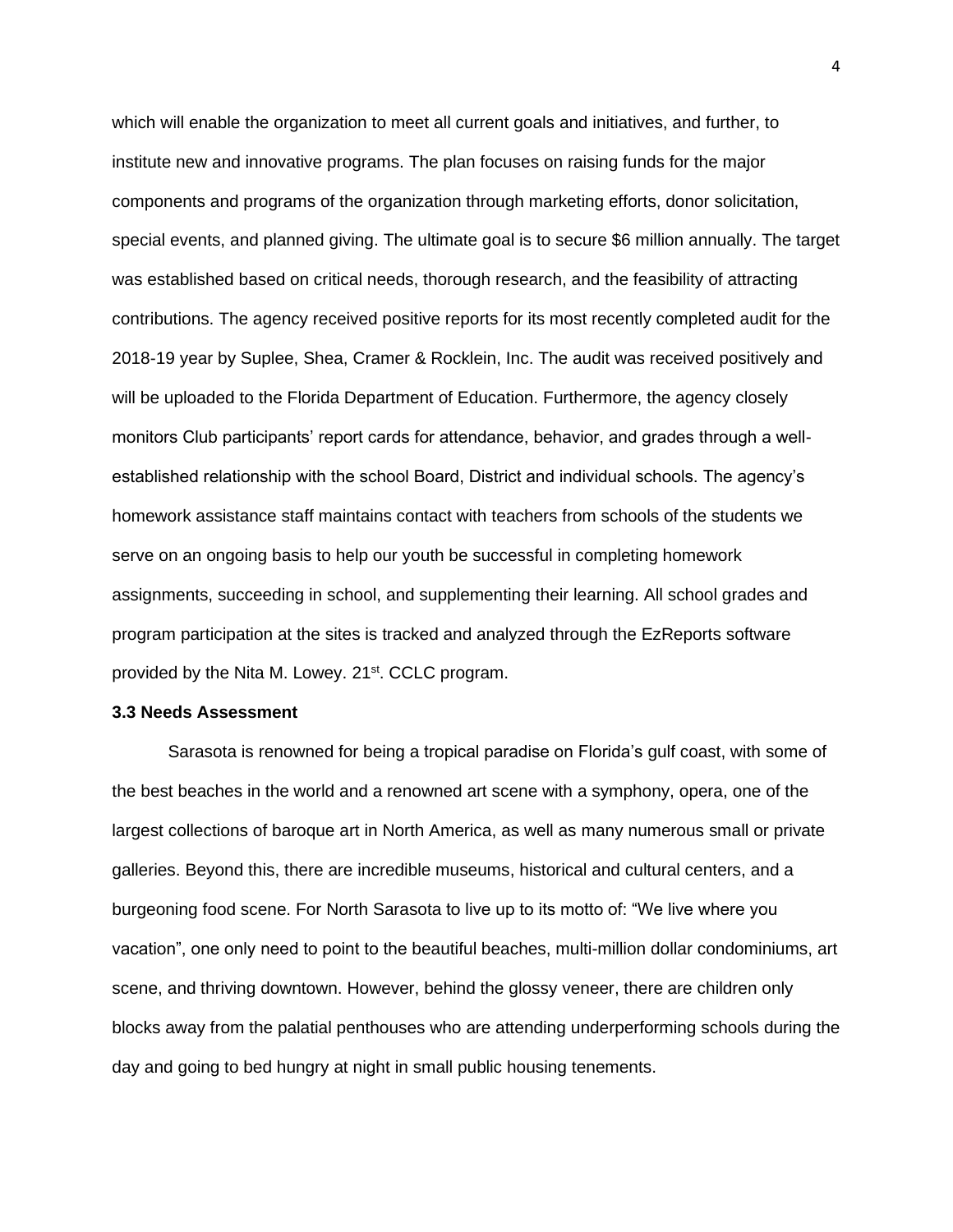These children and families live on the completely opposite end of the financial spectrum from those who move here to enjoy the tropical beauty. These families struggle to meet even the most basic needs of food and shelter. These children only know poverty and experience seclusion from the cultural activities that make this community so exciting. These youth often don't have enough food to eat, some are homeless, and most struggle with basic academics.

Our students will come from the four targeted of schools of Alta Vista Elementary, located at 1050 South Euclid Avenue, Sarasota, FL 34237; Booker Middle located, located at 2250 Myrtle Street, Sarasota, FL 34234; Emma E. Booker Elementary, located at 2350 Dr. Martin Luther King Jr. Way, Sarasota, FL 34234; and Tuttle Elementary, located at 2863 8<sup>th</sup> Street, Sarasota, FL 34237. All four schools are identified as Title I. Our target students live in pockets of low income communities located in the northern part of the county and have fallen far behind their peers in their quest to acquire basic skills in reading, math, science and other academic benchmarks. Without help to achieve competency in these core subject areas, they are at high risk for never finishing high school, and continuing a cycle of poverty from which there may be no escape.

Attaining competency has significant and long-term consequences for all children. The Boys & Girls Club is proud to be a partner with the Sarasota County School Board and the United Way Suncoast, in addressing students' significant barriers to success of the targeted schools by bringing the Third-Grade Reading Initiative into the proposed Nita M. Lowey  $21^{st}$ Century Community Learning Centers. With 50 years of experience in youth development, the Boys & Girls Clubs are experts in helping kids stay in school, graduate and become successful adults, breaking cycles of poverty. They know that programs like this help students achieve academic benchmarks, retain that learning, and achieve higher proficiency in core subjects that are so important to their futures.

Florida Standard Assessments (FSA) are the standard used to measure the progress of students in all schools in achieving the Florida Standards that will ensure they finish school and

5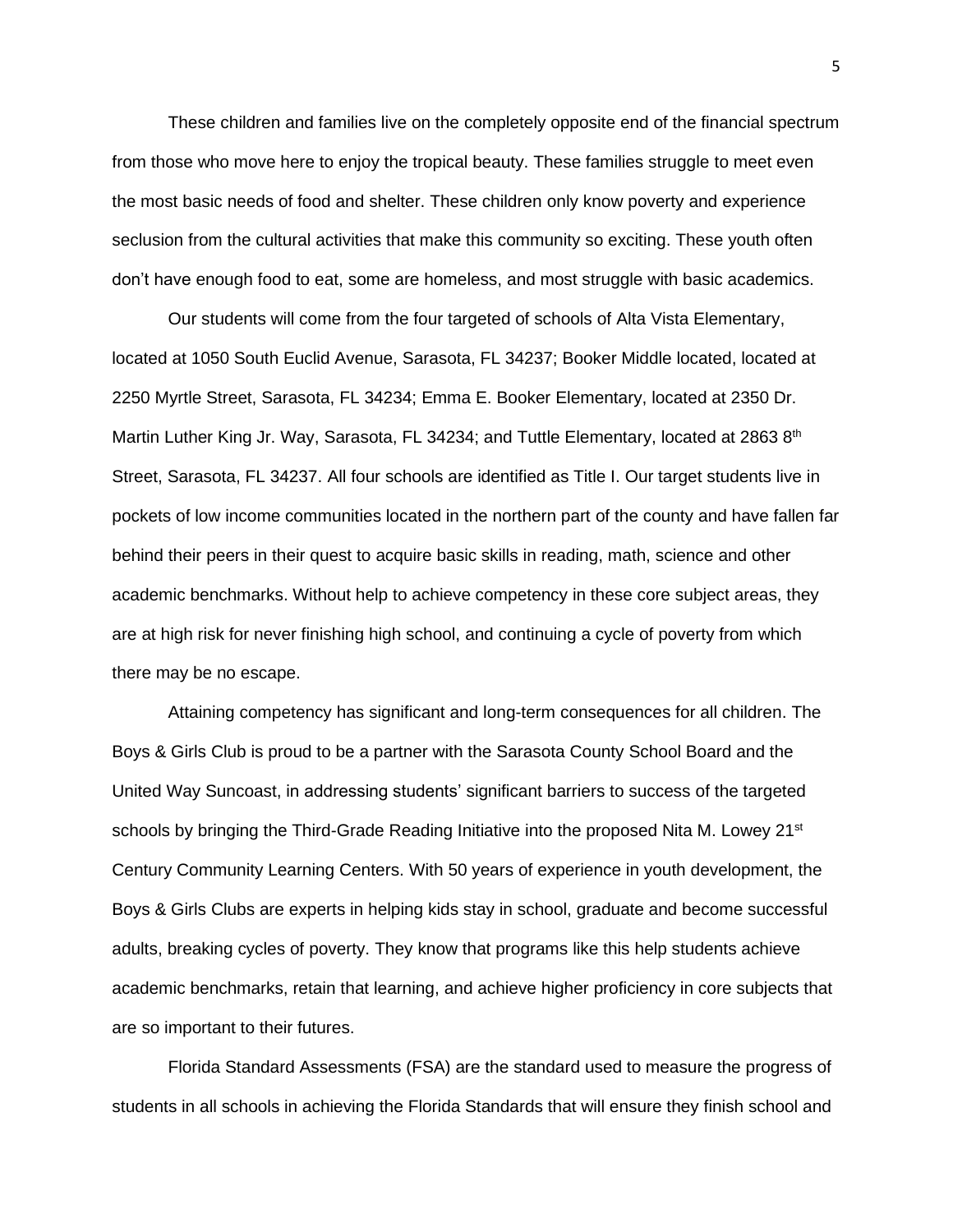are prepared to enter college or the workforce. In 2019, 66% of Sarasota County's students were proficient in reading, 73% in math and 63% in science. The students in the four target schools (Alta Vista, Booker Middle, Emma E. Booker, & Tuttle) did not fare so well as their peers. The 2019 FSA scores for students who attend Alta Vista Elementary indicated that only 61% are proficient in reading, 66% in math and 49% in science. Tuttle student proficiency was 48% in reading, 53% in math and 50% in science. FSA Scores indicate that *only* 39% of Emma E. Booker students reached proficiency standards in reading, 39% in math and 27% in science. Booker Middle School students were only 48% proficient in reading, 64% in math and 41% in science. In other words, these students are underperforming and are at high-risk for not attaining on-time grade advancement and/or dropping out of school before they graduate as they are falling behind in fundamental academic subjects and risk never catching up.

| <b>School</b>                                  | <b>Reading/LA</b> | <b>Mathematics</b> | <b>Science</b> |
|------------------------------------------------|-------------------|--------------------|----------------|
| Alta Vista Elementary                          | 61%               | 66%                | 49%            |
| <b>Booker Middle</b>                           | 48%               | 64%                | 41%            |
| Emma E. Booker<br>Elementary                   | 39%               | 39%                | 27%            |
| <b>Tuttle Elementary</b>                       | 48%               | 53%                | 50%            |
| <b>Averages for</b><br><b>Targeted Schools</b> | 49%               | 55.5%              | 42%            |
| <b>District Averages</b>                       | 66%               | 73%                | 63%            |

Test Scores are not the only indicator utilized to determine the target population for the North Sarasota Nita M. Lowey 21<sup>st</sup> Century Community Learning Centers. These school sites are located in high poverty neighborhoods. According to information provided by the Sarasota County School Board, 94.4% of students at Emma E. Booker, 88.7% of Tuttle students, 87.8% of Alta Vista students and 78.7% of Booker Middle students receive free or reduced lunch. This only further backs-up the data that poverty is a significant risk factor for dropping out of school as poverty and academic deficiencies certainly have a correlation.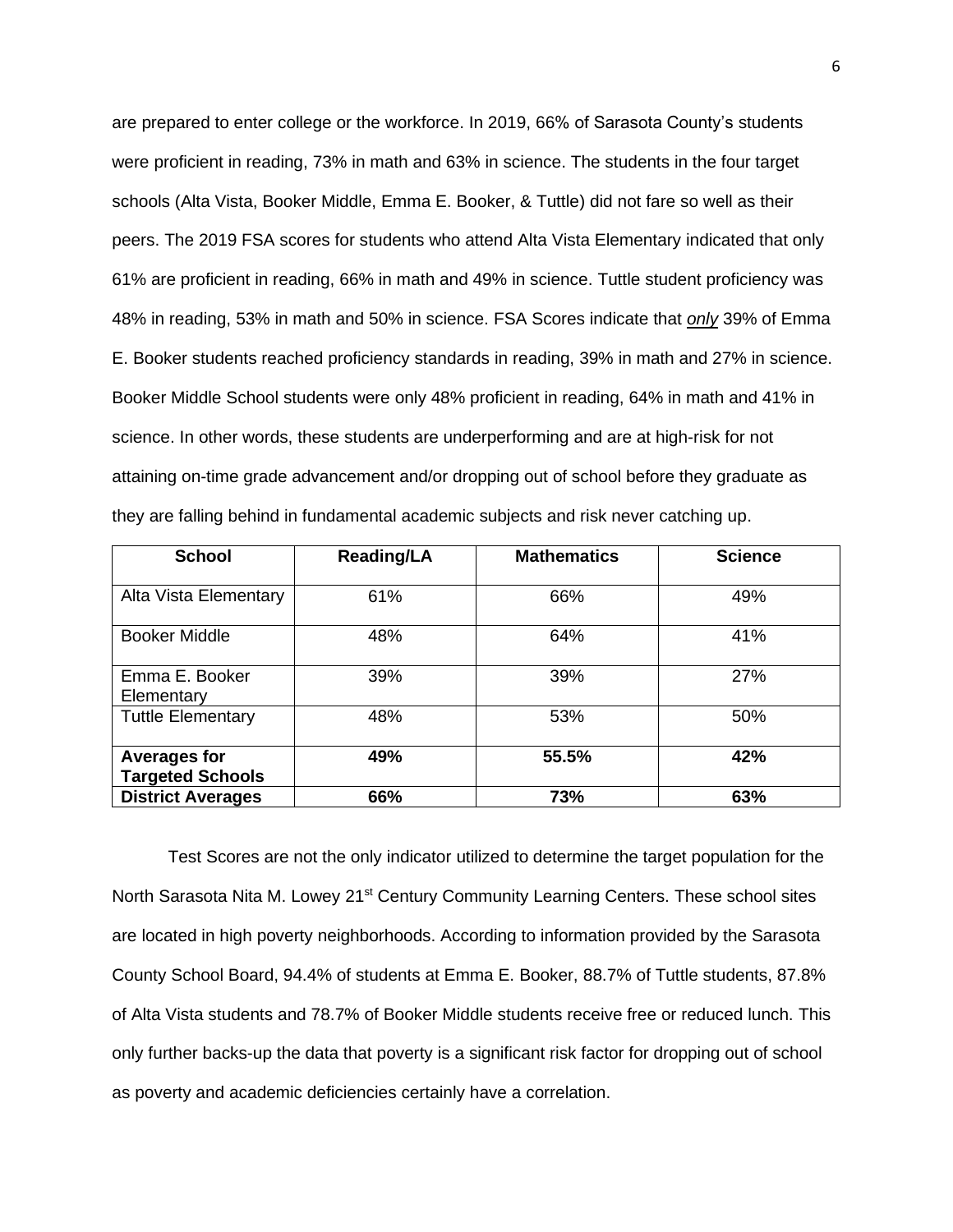| <b>School Names</b>         | Free or Reduced Price Lunch Rate |
|-----------------------------|----------------------------------|
| Alta Vista Elementary       | 87.8%                            |
| <b>Booker Middle School</b> | 78.7%                            |
| Emma E. Booker Elementary   | 94.4%                            |
| <b>Tuttle Elementary</b>    | 87.8%                            |

We serve many of the families that attend these schools at one of our three North Sarasota County Boys & Girls Club locations. The families we serve in these communities nearly all fall into the classification of ALICE. At our Lee Wetherington Boys & Girls Club, 82 percent of Club members live in a household with an annual income less than \$42,000; significantly less than the recommended \$62,040 Survival Budget for Sarasota County, per the United Way ALICE study. At our Roy McBean Boys & Girls Club, 86 percent live in households with an annual income of \$23,000 or less; even less than the national poverty income levels. Our Newtown Estates Park serves some of the most impoverished members of our community as 76 percent of our members come from households whose annual household income is \$9,000 or less; this represents a level of poverty that is difficult to comprehend.

All four schools, according to their School Improvement Plans, had high levels of students who experienced "Course Failure in ELA or Math" and/or achieved only a "Level 1 on statewide assessments", as well as high numbers of "Students exhibiting two or more indicators" currently or in recent years. (FLDOE, 2020) This data from each of their School Improvement Plans show that these students would greatly benefit from out-of-school programming focused on academic and enrichment opportunities. The Annie E. Casey Foundation explains that "the research basis for focusing on reading proficiency by the third grade is an essential step toward increasing the number of children who succeed academically and do well in their lives and careers." (The Annie E. Casey Foundation, 2020)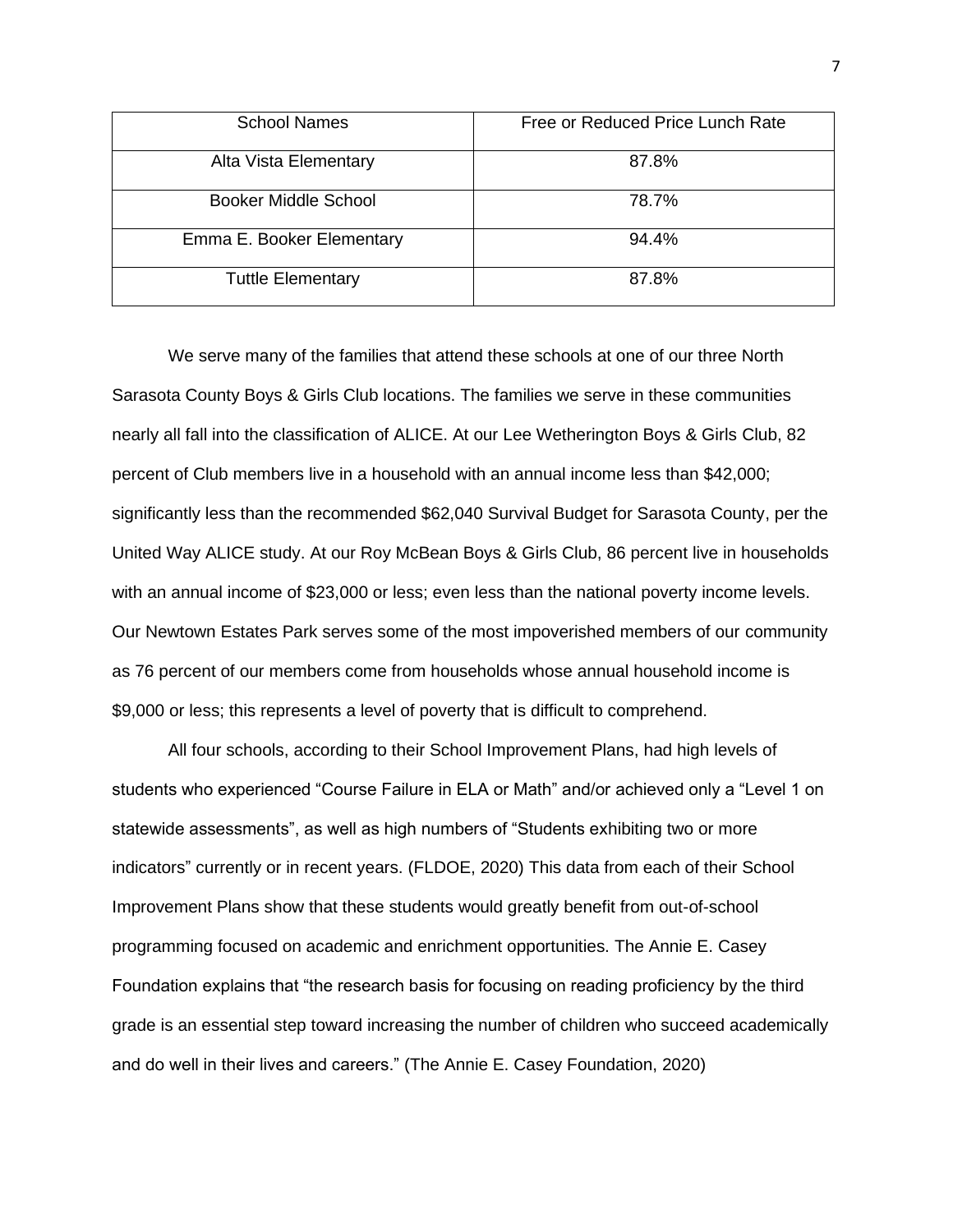As part of the process undertaken by the Boys & Girls Clubs to determine the need for the Nita M. Lowey 21<sup>st</sup> Century after school programs, a survey was conducted with parents of the community being served. Surveys asked parents questions regarding home academic needs and aspirations for their children as well as their own educational needs. The overwhelming responses were in the affirmative for the need of youth development programs as 100% responded they would participate in afterschool programs focused on education and enrichment activities. This unanimous response indicates that these education and enrichment resources are most likely not available at home, thus prompting the need for out-of-school programs. Also, as each child will attend the program at the school they currently attend, the accessibility of the program increases as barriers of transportation are removed and there are no program fees.

When asked what they felt their children needed help with after school, 5% indicated Reading, 16% indicated Math and 5% indicated Science. Another 10% indicated that they would like their children to receive Homework Assistance. However, while relatively small numbers of parents indicated they would like to see their children in each of these subject-specific programs, 75.68% indicated they would like their children to participate in "All of the Above", indicating that parents recognize the need for educational support across all core subjects.

When asked what enrichment components they would like their children to receive, their options included: 1) Arts & Culture; 2) Health & Fitness; 3) Character & Leadership; and 4) "All of the Above." Of those parents, 13% indicated Arts & Culture, 24% indicated Health & Fitness, 27% indicated Character & Leadership, while nearly 65% indicated "All of the Above." This indicates that there is a great need for enrichment opportunities for children to become wellrounded future leaders.

When asked about their own needs, and if they would be willing to attend Parent Learning Opportunities, parents were allowed to either not answer, or choose one of the following: 1) Computer Literacy; 2) Financial Literacy; 3) Student Portal; 4) Reading, Math or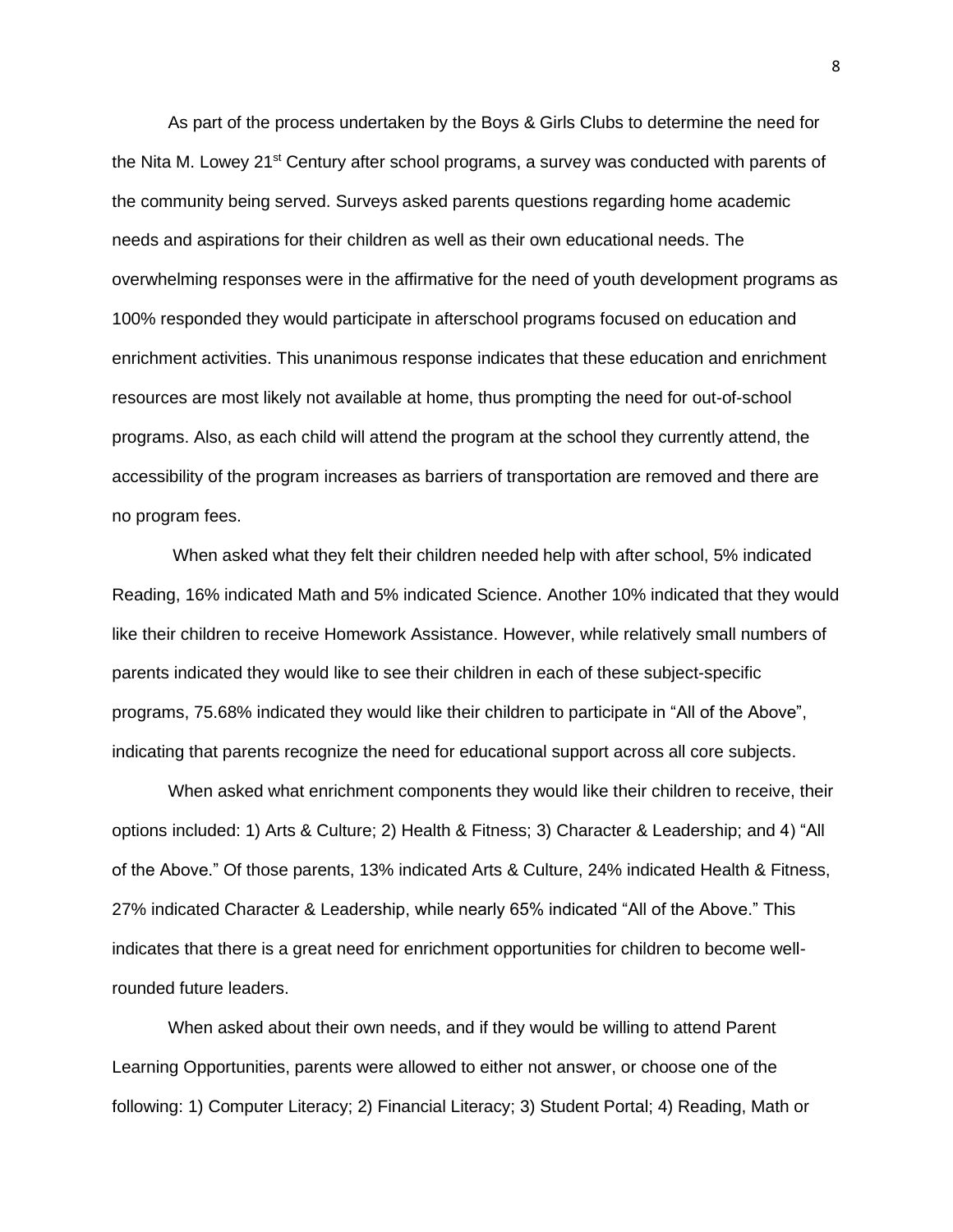Science Strategies for your Student; or 5) Other. Nearly 65% of parents indicated they would like to participate in Computer Literacy learning opportunities, 62% indicated they would like to participate in Financial Literacy learning opportunities, while 24% indicated they would participate in Student Portal learning events. Student Portal refers to teaching parents how to effectively access and use the information stored in each student portal which stores homework, performance and grades. Additionally, nearly 76% indicated they would participate in Reading, Math, and/or Science Strategies for your Student learning opportunities. The parent component of the program was designed to meet these self-identified needs as well as additional Mental Health Awareness Resources as this was identified as a major component for public health and safety by the Florida Department of Health in Sarasota County in their Community Health Improvement Plan. This shows an overwhelming response of parents wanting to be more involved in their children's success and a willingness to learn more themselves, ultimately improving the overall home climate in regards to academic success and enrichment. Feedback from parents will also be taken at these learning opportunities to improve the program to best serve the children and community.

The proposed North Sarasota Nita M. Lowey 21<sup>st</sup> Century Community Learning Center program is the result of this needs assessment and a study of the demographics that indicate children in these 4 county schools have the greatest need for after school programs that will boost their academic gains, keep them engaged in school, boost socioemotional skills, increase attendance and keep them on track to graduate from high school on time. Both the statistical data and community responses show a distinct and critical need for Nita M. Lowey 21<sup>st</sup> CCLC Programs to provide academic support, enrichment programs for youth and their parents. In order to deliver youth development programs and to ensure those who need our services the most had access to them, Boys & Girls Clubs of Sarasota County collaborated with the target schools, many of whom serve families residing in Section 8 housing. (County, 2020)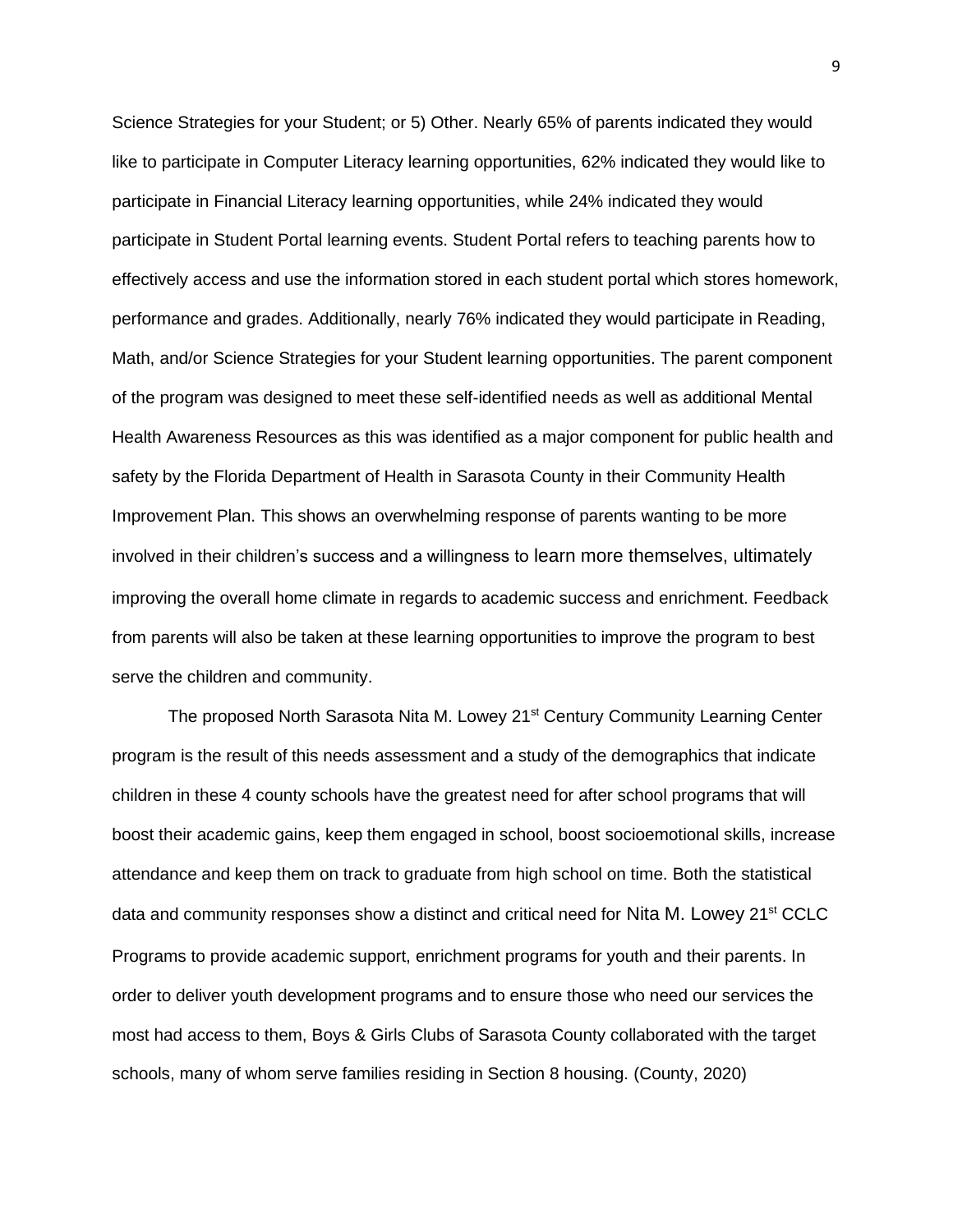| <b>Risk Factors</b>                                                                 | <b>Identified Needs</b>                                      |
|-------------------------------------------------------------------------------------|--------------------------------------------------------------|
| Poverty                                                                             | Assistance with school supplies, food and                    |
|                                                                                     | basic needs of children in poor families                     |
| Academic Failure                                                                    | Additional learning opportunities; Project-                  |
|                                                                                     | Based, Student Led Learning                                  |
| Lack of Adult Supervision in Non School<br>Hours; Lack of Mentors; Lack of Homework | A safe, adult supervised environment in non-<br>school hours |
| Help                                                                                |                                                              |
| Lack of Homework Help                                                               | Knowledgeable adult to provide homework<br>assistance        |

# **3.4 Community Notice and Dissemination of Information**

Boys & Girls Clubs of Sarasota County sent letters to the four local schools and the seven local private school, on March 27, 2020, as well as, a press release to local media affiliates including print, digital and television networks, and an announcement on our website regarding the intent to apply for funding for the proposed Nita M. Lowey 21<sup>st</sup> CCLC Program on April 1, 2020. Our organization will partner with the four local public schools; to date, we have not received contact from the private schools interested in participating in the proposed program. However; we have been and will continue to follow up and the invitation to collaboration remains open. In addition, we have engaged a large number of partners to provide services for the program. Boys & Girls Clubs of Sarasota County will continue to inform the public about the Nita M. Lowey  $21^{st}$  CCLC Program application and provide open community access to the application and all information regarding the program through various communication channels targeting the students and their families, as well as, the program partners and surrounding community. In order to distribute information, communication channels will include the program's web page, flyers, press releases and digital communication platforms. The Nita M. Lowey 21<sup>st</sup> CCLC Program team will work directly with the organization's Advancement team that oversees marketing and communication efforts. The web page will launch at least one month before the program begins and be maintained and updated at least twice a year by the organization's Director of Marketing & Communications. We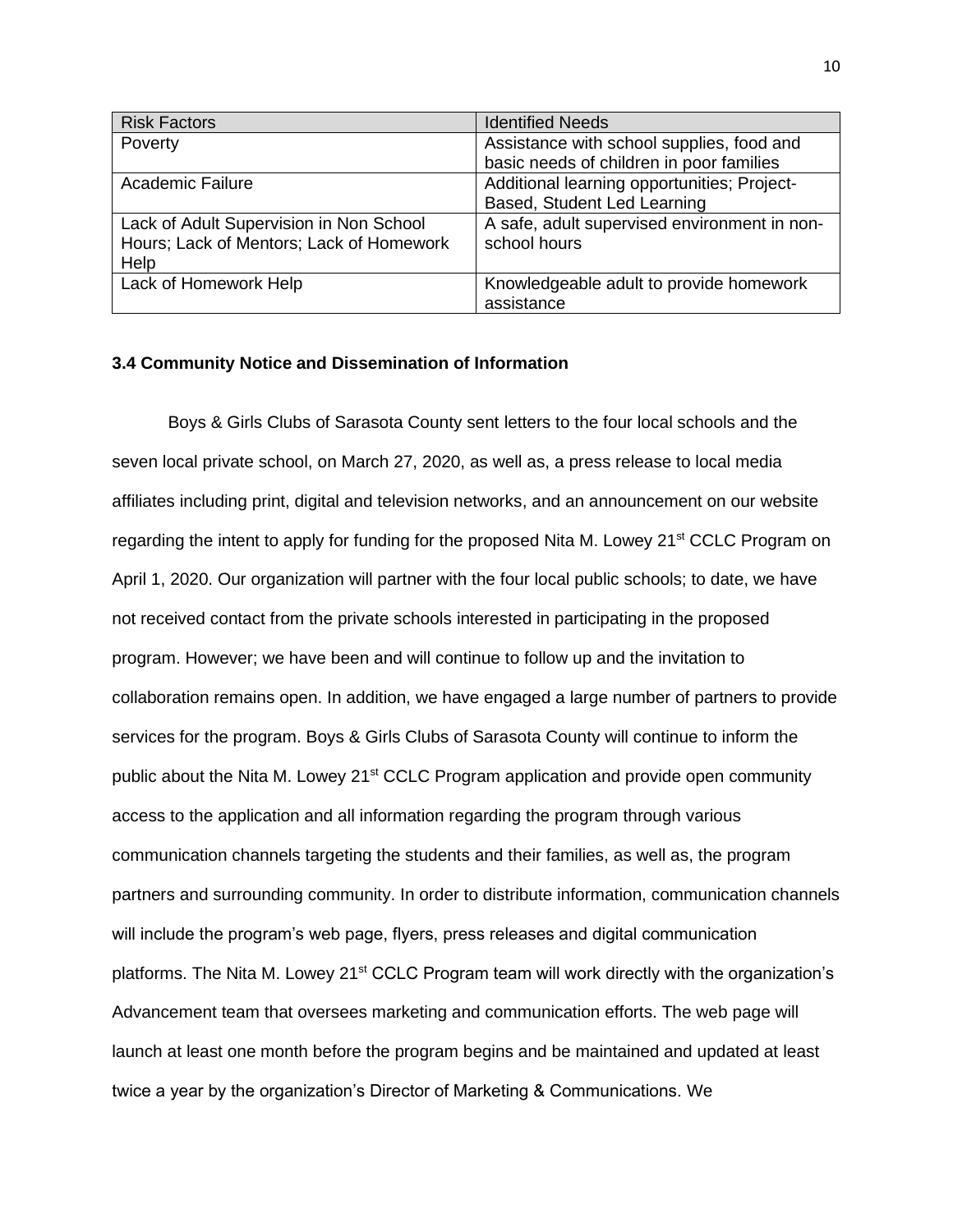have also spoken to many of our program partners and opened the dialogue regarding their involvement in the Nita M. Lowey 21<sup>st</sup>CCLC Advisory Committee. We expect numerous partners to participate. Additionally, information will be disseminated through the target/partnering schools.

Effective community outreach strategies will be used to disseminate program information, program achievements, data-based successes and operational information to appropriate audiences. The primary hub of information will be the Nita M. Lowey 21<sup>st</sup> CCLC program webpage, which will be integrated into the existing Boys & Girls Clubs of Sarasota County website (bgcsarasota.com) and designed upon notification of funding. The webpage will launch at least one month before the 2020-2021 school year and be designed and maintained by our Director of Marketing & Communications in collaboration with the program staff. This resource will feature pertinent program information such as the description/narrative, address, target schools, hours of operations and contact information for the Site Coordinator. Furthermore, the webpage will be updated as needed, or at least twice a year, and reflect progress toward key program goals and objectives, as well as, any required program amendments. Additional communication strategies will include, but will not be limited to:

- Press releases will be sent as needed to local media, including TV and publications written in Spanish/other languages for Community Awareness.
- All parents will receive flyers and information by the Site Director and teachers, and will be approached by the Site Director in person when a child is identified for referral.
- Teachers will receive information via their school faculty/pre-school training.
- Digital information sharing will be achieved via email blasts, phone calls/texts, Boys & Girls Clubs of Sarasota County website and the Nita M. Lowey 21<sup>st</sup> CCLC Program webpage (to be developed).
- Digital platforms will be updated as needed or at least twice each year.
- Flyers will be distributed to parents at parent-pickup as needed.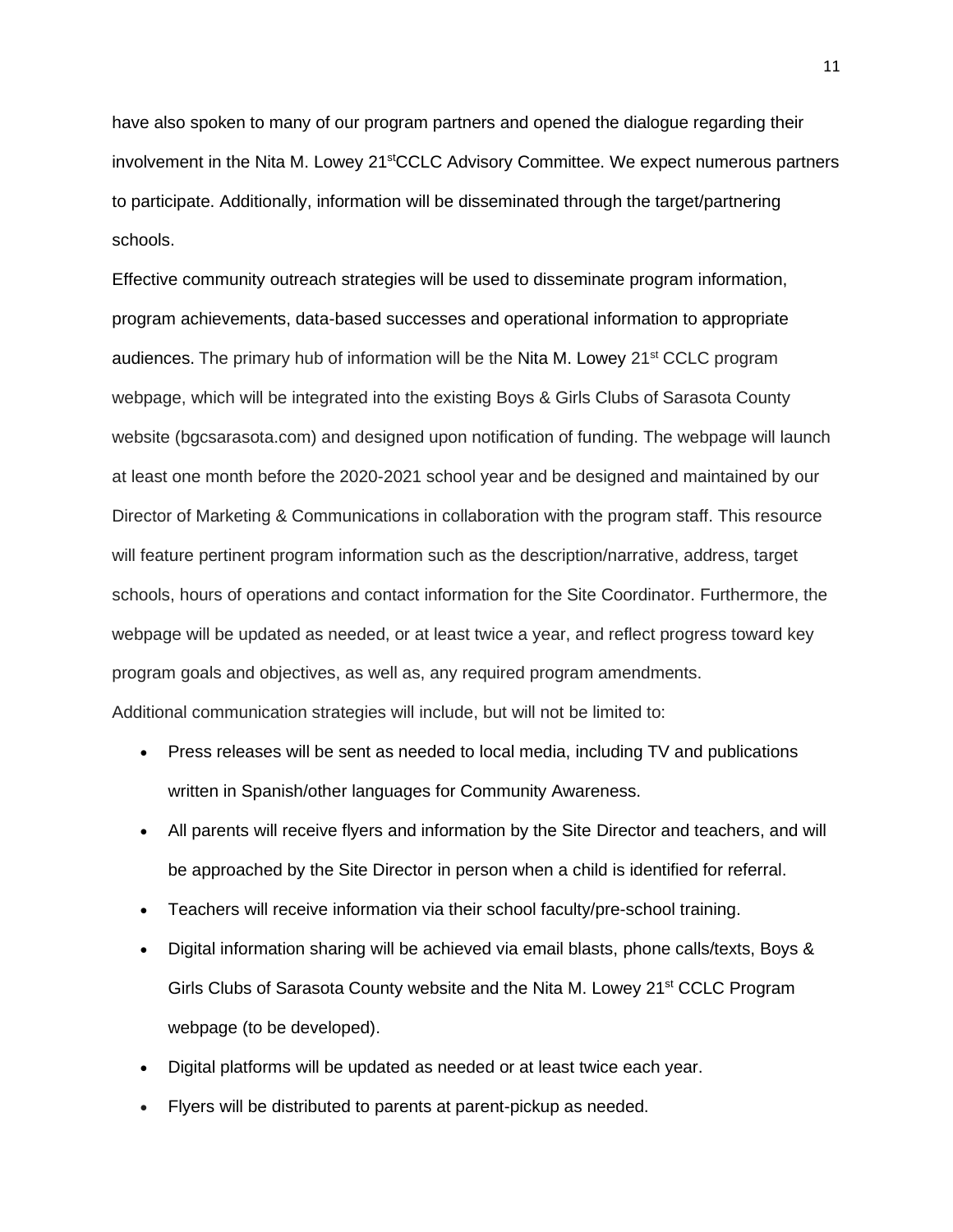• member will be assigned to review the website and post to Facebook at least weekly As mentioned, adults and family members will be notified via communications from Boys & Girls Clubs of Sarasota County, as well as their children's own school. Children who would benefit from the program will be recommended by their teacher, or by a Club staff member if they are already a Club member. This will allow adults that work with these children regularly, to identify participants and give targeted messaging to the parents for referral into the program. Additionally, parents will be informed of the adult literacy opportunities that provide engagement with the program and learning opportunities for parents and guardians.

## **3.5 Partnerships and Collaborations**

**3.5a Partnerships** The full spectrum of **partnerships** can be referenced in the Partner's Table section but some examples of those partnerships we have established to increase the quality of the program include:

- **All Faiths Food Bank,** which provides healthy snacks year-round, and lunches during the Summer Program, to our children at the Club so they are able to focus and perform their best every day they attend;
- **The United Way Suncoast Third-Grade Reading Initiative** will keep all students on track to achieve on-time grade advancement by ensuring they are at a grade appropriate reading level during the school year and preventing summer slide during the summer;
- **The Sarasota County School District and our four target schools** for administration support and access to academic, participatory, and behavioral information;

In order to continually review the program outcomes, we work closely with the external evaluator and make adjustments and improvements to the program through the year while planning for the future, the Nita M. Lowey 21<sup>st</sup> CCLC Program Advisory Council Committee will be formed. This group of volunteers will be comprised of community organizational stakeholders, such as partners, parents and teachers. The Advisory Committee will meet a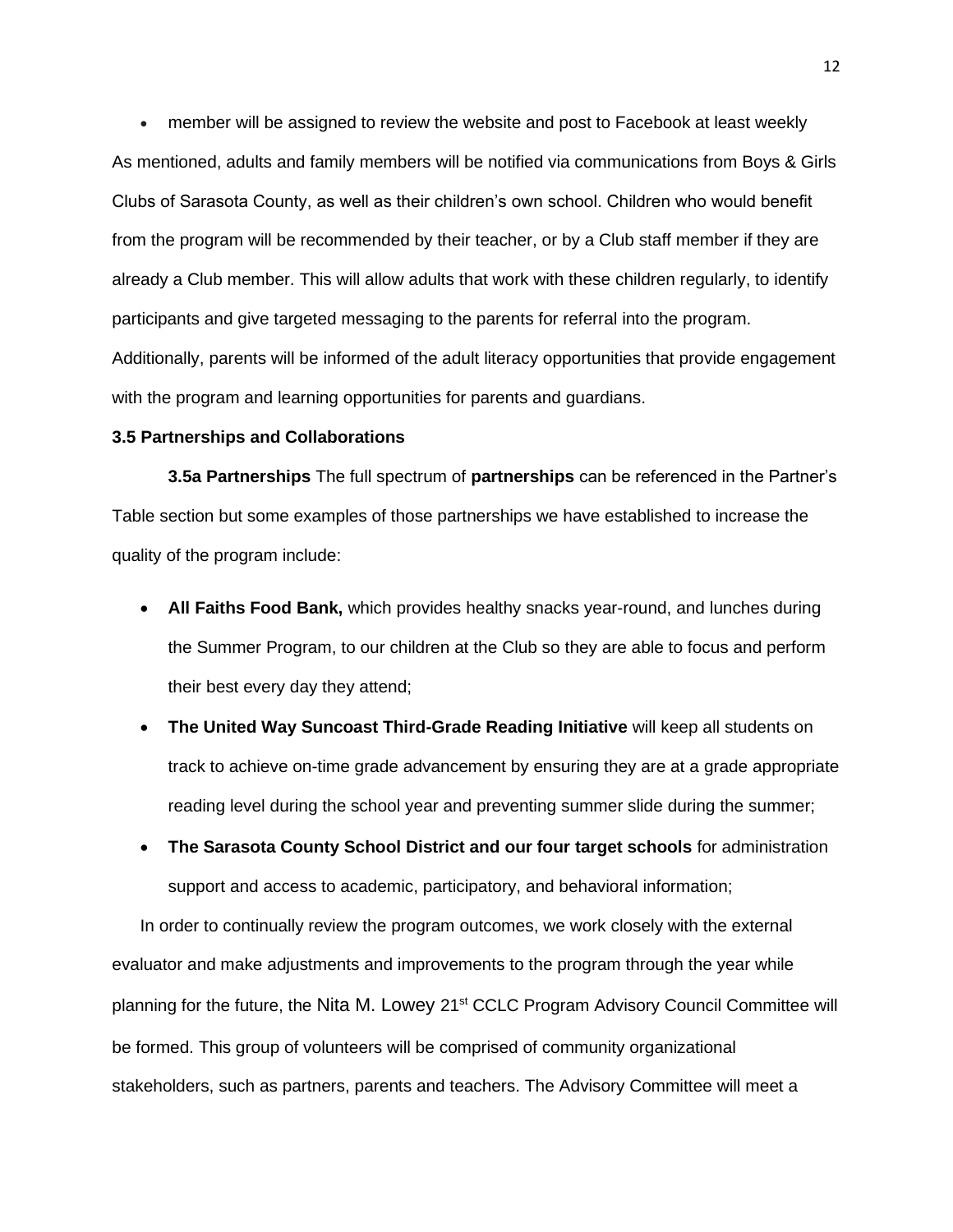minimum of two times a year and will be charged with a variety of tasks, including developing a sustainability plan, acting as ambassadors for the program, and bringing ideas to the table about communication, participant retention, partnership exploration, and other significant topics. Updates and reports from the evaluation will be shared, and information will be used to determine whether benchmarks are being met, and whether the program needs change during the full duration.

**3.5b Collaborations** A large reason we are successful is due to the **collaborations** we develop with the schools whose populations we serve. This is true for both our freestanding Club sites as well as our school sites. We ensure that the Nita M. Lowey  $21^{st}$  CCLC Program experience feels more like a continuation of the students' day that supplements rather than supplants it. This is why we have certified teachers on site who are able to not only effectively assist with homework, but assist in the same style and method as they receive during the school day. Also, through this collaboration we maintain a constant line of contact with the four schools being served to address both behavioral and academic struggles and needs while staying in line with all Family Educational Rights and Privacy Act guidelines. In this way, we can provide the best possible service while creating the largest impact for optimal outcomes through focused and targeted one-on-one support in the specific areas a student is struggling in. If a student is falling behind in a particular subject, we will find that out both from quarterly grades and/or directly from the teachers so as to give them extra assistance in that subject as we receive academic, participatory, and behavioral information.

# **3.6 Target Population, Recruitment and Retention**

**Target Population** The students targeted for the proposed Nita M. Lowey 21<sup>st</sup> CCLC Program attend Alta Vista Elementary (87.8% F/RPL), Booker Middle (78.7% F/RPL), Emma E. Booker (94.4% F/RPL) and Tuttle Elementary (88.7% F/RPL). A significant percentage of the target students come from low-income households with many being closer to destitute than impoverished, as demonstrated by the fact that over two-thirds of the target students qualify for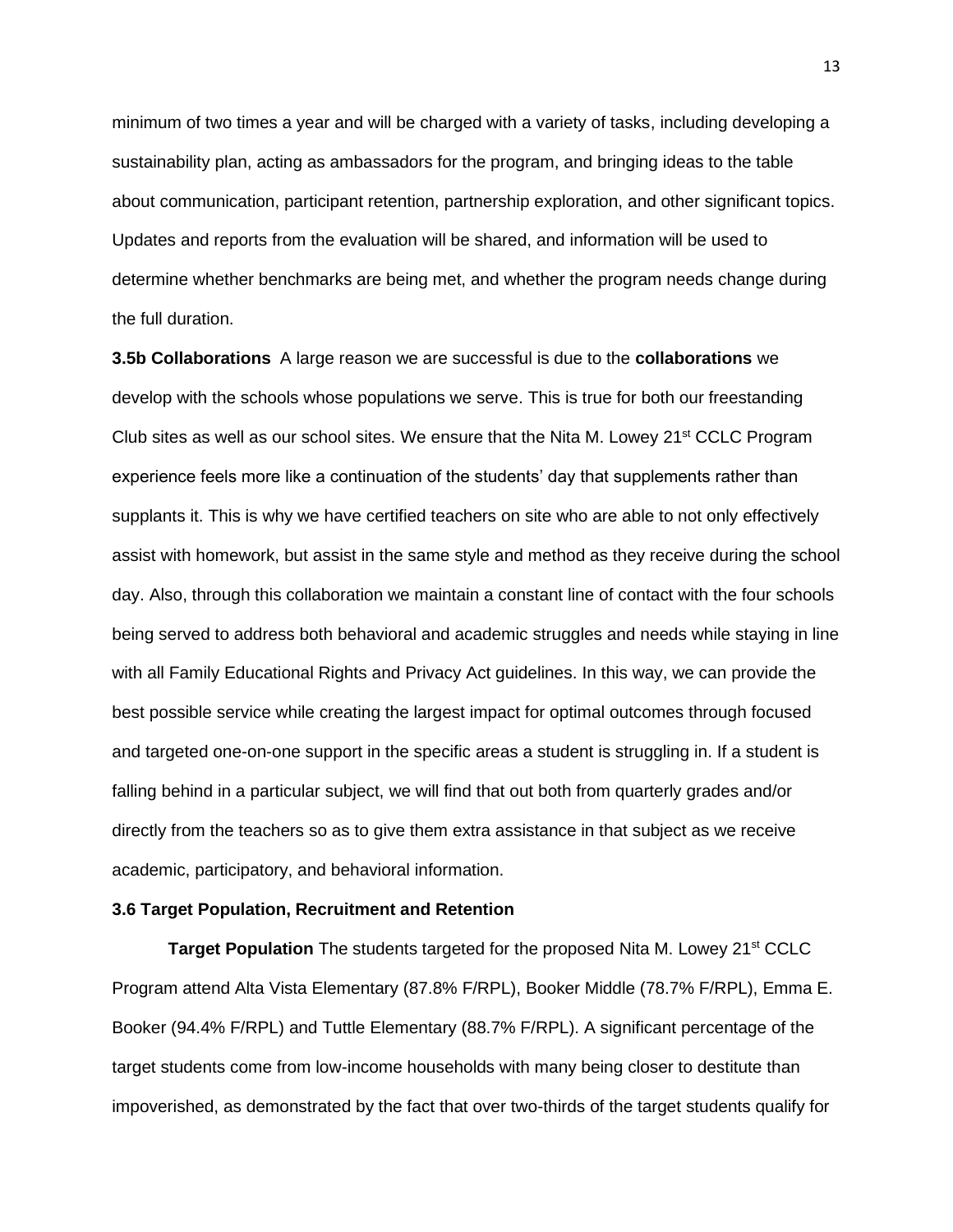free and reduced-price lunch. Also, nearly one-third of our target population lives in households with an annual income of \$23,000 or less. These students have multiple risk factors that impact their learning, which include: poverty, a lack of proficiency and school success, as well as vulnerable home environments. Therefore, we know there is a need in the North Sarasota community and the active willingness of schools excited to participate, only furthers that sentiment. We have remained at enrollment capacity with a consistent and significant waiting list. Also, the four schools we propose serving have significant room for growth in the major academic areas of Language Arts and Reading, Math, and Science, as well as on-time grade advancement. Therefore, these are students in need of out-of-school youth development programs to increase academic success, reach their full potential and escape the cycle of poverty that the over half of currently targeted students are currently at-risk for remaining trapped in.

Parents and/or teachers at each school site may also request that their child or student be referred for services and will be accepted pending current capacity. As per the General Education Provisions Act (GEPA), special accommodations will be made for English learners, homeless, migrant, physical, developmentally, psychologically, sensory, communication, selfcare, behaviorally, and attention challenged children that are enrolled. Partners will be engaged for additional needs as they are identified by the  $21<sup>st</sup>$  CCLC Program staff.

**Recruitment and Retention** As a responsible organization with decades of resultsdriven methods and policies, we have **recruitment plans** for the students from the three targeted elementary schools of Alta Vista, Emma E. Booker, and Tuttle Elementary, and middleschool aged students from Booker Middle, can be referred into the Nita M. Lowey 21<sup>st</sup> CCLC Program by their teachers, parents, or school administration, based on low-academic performance, below-average report card grades, household income status, or other measures considered appropriate by the program staff. This will be performed at the beginning of the school year so as to begin positive results immediately. Students who are just beginning their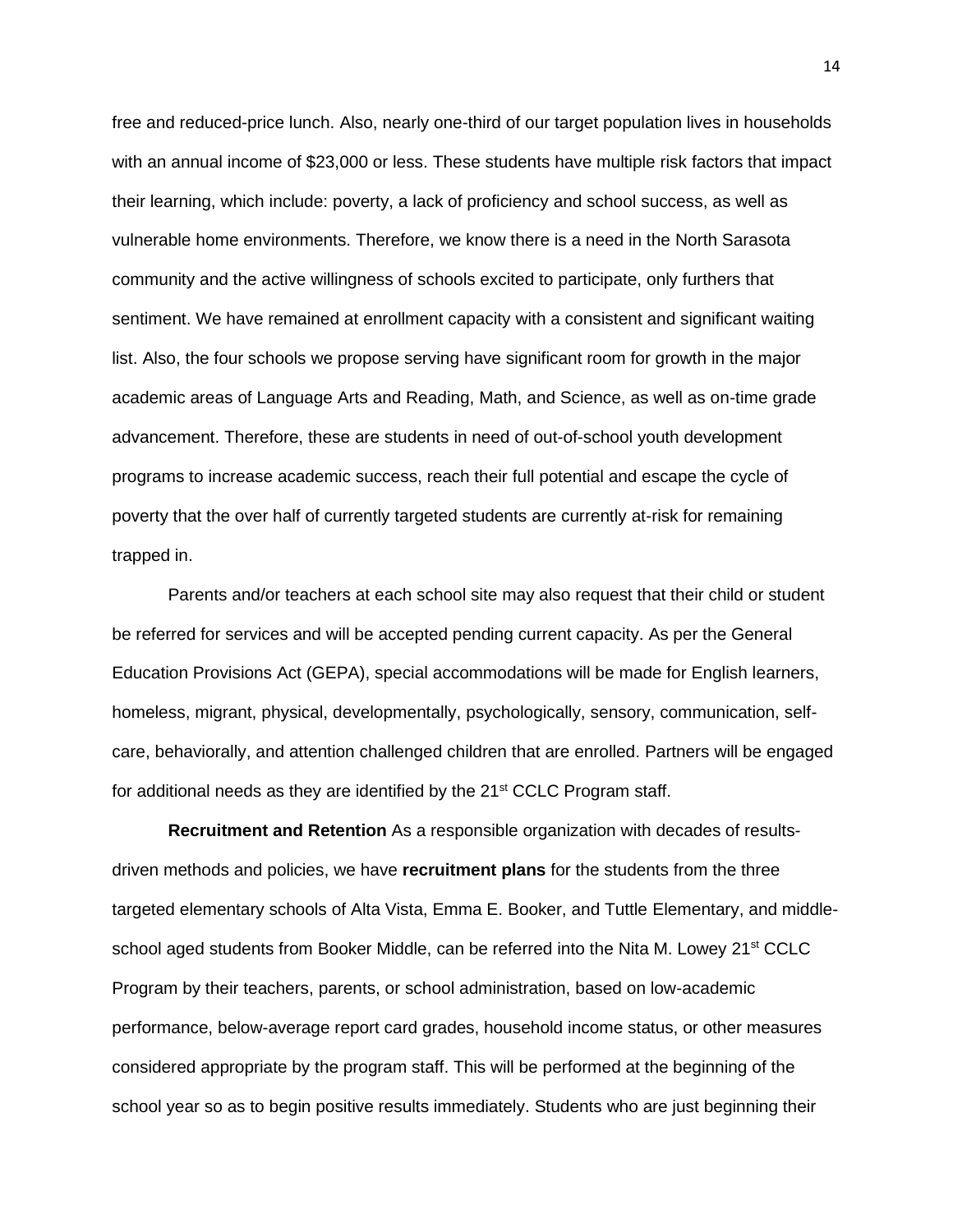academic journey in Kindergarten and 1<sup>st</sup> grade, but coming from impoverished homes traditionally will be referred into the program as a precaution to ensure they obtain the appropriate reading level by  $3<sup>rd</sup>$  grade, which has been proven to be an essential achievement for success later in their school career. Although face-to-face meetings between the Project Director and teachers are preferred, we understand that pre-school workshops are a busy time for teachers, so we will also generate an electronic notice to be sent via email. Once school has begun, parents will be informed utilizing the school's typical communications methods including the school website, flyers, teacher conferences, and on the Boys & Girls Clubs of Sarasota County website. A press release will be sent to local papers. At least one staff will be bilingual and can communicate with parents who do not speak English; flyers will also be available in Spanish. These communications will occur regularly to ensure families are aware of all activities being provided.

**Retention** in the program will be achieved through meaningful, high quality and stealth learning programs that keep students engaged. Many of the learning activities are project-based and are a lot of fun for students as they offer a fun entrance into learning possibilities. This will be furthered through daily attendance as all program participants are required to check in and out as they arrive and leave each day, which is stored in the EzReports database. Additionally, our program will maintain open communication with parents. Staff will also maintain continuous in-person interactions, also called "touches", with the parents through pick-up at the site at or before 6 p.m. when the program ends. This personal daily pick-up by parents allows them to become familiar with staff, and for communication to happen on an ongoing basis. Retention also comes as a result from both measurable and non-measurable outcomes. Documentable metrics like improved academic success, increased engagement in programs at the school, as well as fewer missed days all result in parents continuing their child's enrollment.

### **3.7 Times and Frequency of Service Provisions for Students and Adult Family Members**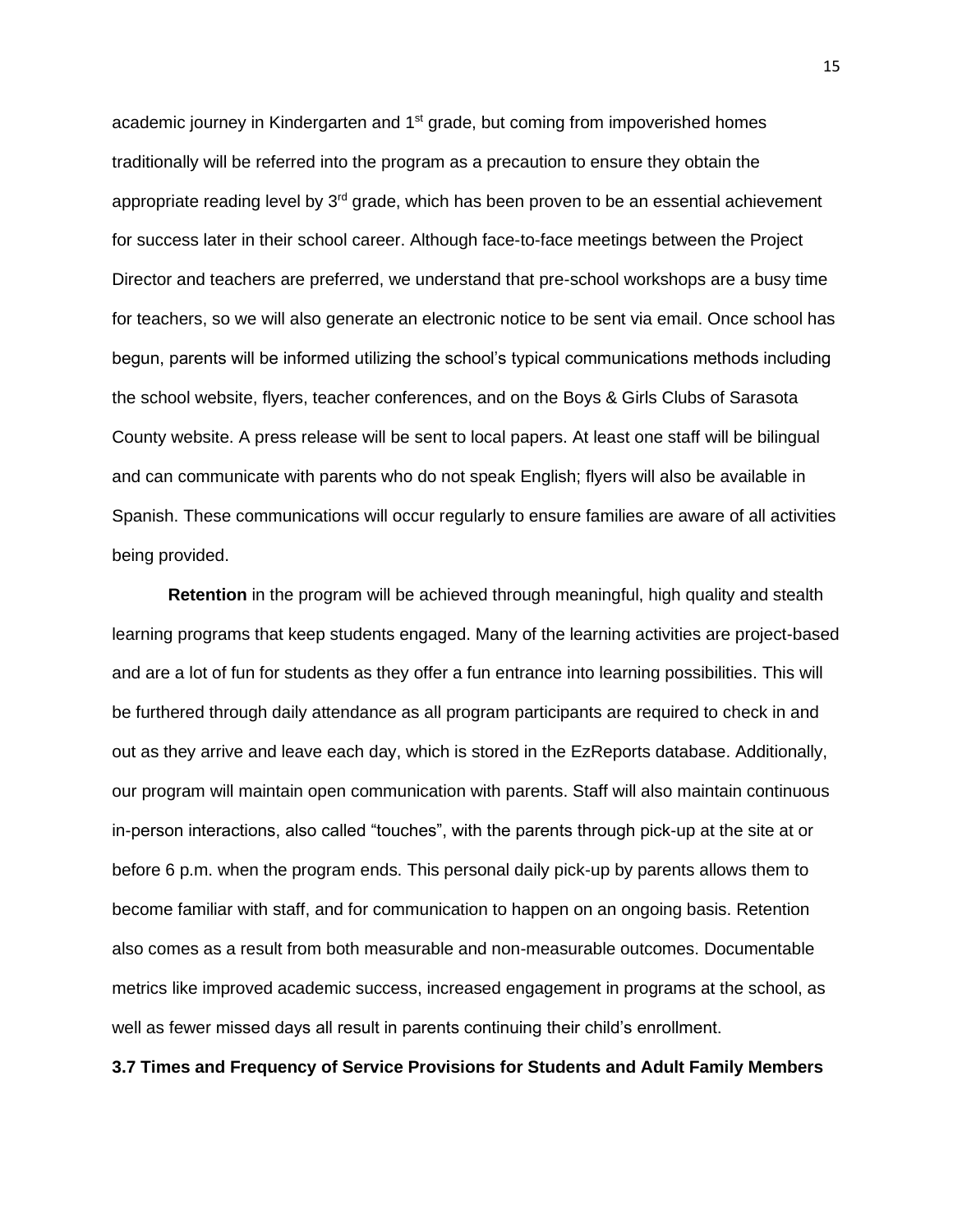The Nita M. Lowey 21<sup>st</sup> CCLC Program is held afterschool from approximately 3:15 p.m. until 6 p.m., Monday through Friday, with both academic and enrichment programs being offered each day. While times can vary with each school due to different end times to the school day, we ensure that all four school sites operate for at least two hours a day with at least eight (8) hours per week for middle school and ten (10) hours for elementary. At each elementary site, participants engage in a minimum of at least 30 minutes spent on homework and tutoring, as well as one hour for academic enrichment, and at least one hour of personal enrichment programs. For Booker Middle, students will spend at least one hour for homework, tutoring and academic enrichment and one hour for personal enrichment. The attached after-school schedule will vary by site due to differing end times of the schools, but the general format and schedule will stay the same; only times of service delivery will change to correlate with each school's schedule.

The week before school starts and the week before school lets out, our site is closed to prepare for the turnover of services and staff. The services provided for the adult family members include 5 Adult sessions that match with needs identified in the Community Needs Assessment. One session is orientation for family members/caregivers to review program requirements and activities and will occur at the start of the School Year program. These sessions will also promote the importance for parental engagement with their children's academic achievement goals. The other four sessions will focus on adult literacy development in regards to computer literacy, financial literacy, and one learning opportunity for Reading, Math, and Science Strategies for Helping Their Students; all which were indicated in the Needs Assessment Surveys. Finally, there will be at least one session for mental health and counseling resources awareness to help parents connect with important mental health services. These parent learning sessions will be held at least once a quarter and will be held at night to ensure parents can attend after work.

### **3.8 Program Evaluation**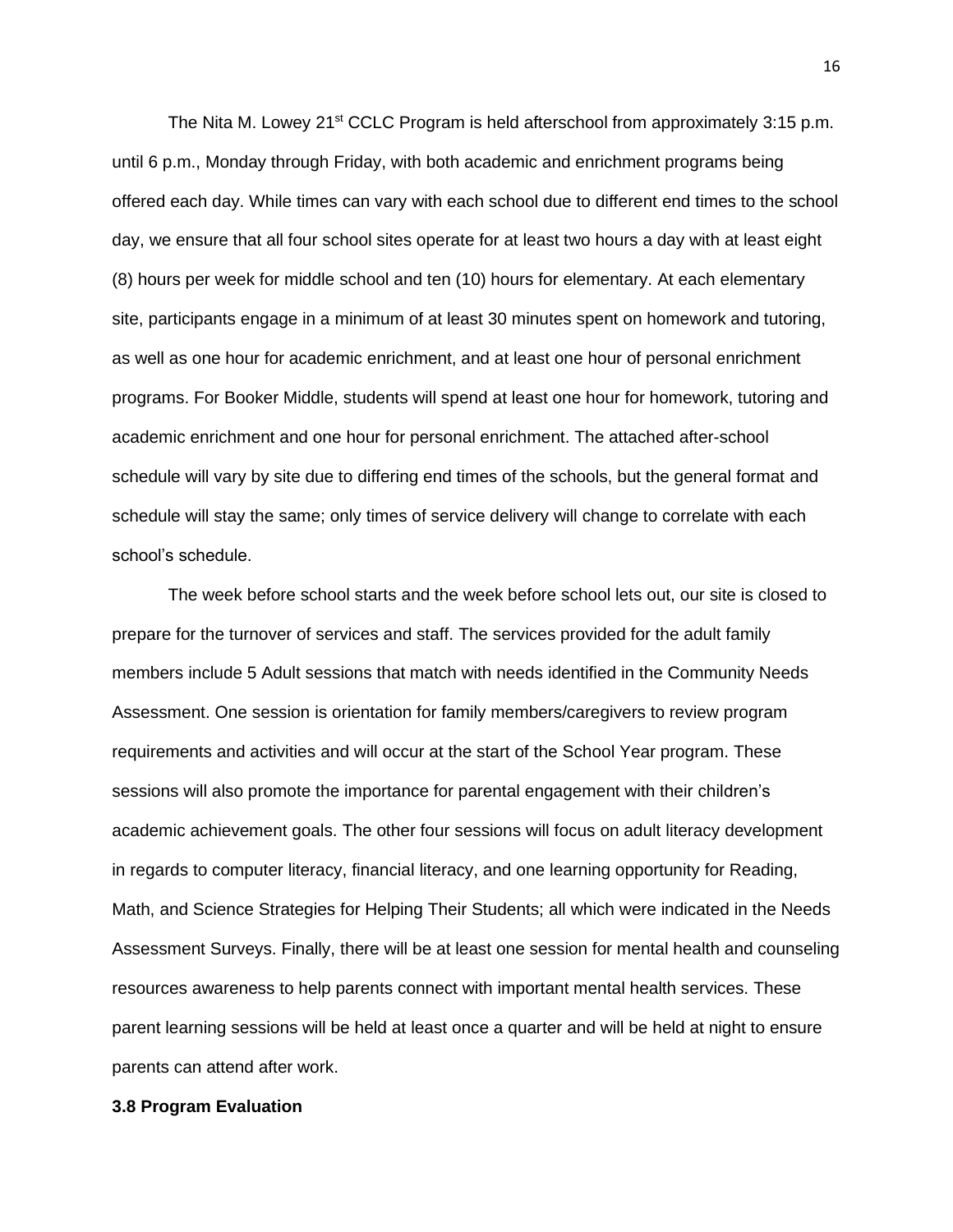**External Program Evaluator:** The Center for Assessment, Strategic Planning, Evaluation and Research (CASPER) will serve as the external evaluator for this project. CASPER was selected after an exhaustive search process and based on past performance providing evaluation to the Boy & Girls Clubs of Sarasota County. CASPER will oversee all aspects of program evaluation, including formative, summative, and data reporting. The Lead Evaluator of CASPER will personally conduct all evaluation tasks. Led by a professional evaluator and licensed psychologist, CASPER has overseen the evaluation of over 500 educational programs. As an active member of the American Evaluation Association and American Psychological Association, evaluations will be conducted under the ethical codes and procedures of these professional organizations.

**Evaluation Plan:** This Nita M. Lowey 21<sup>st</sup> CCLC proposal is firmly rooted in a commitment to continuous improvement of operations, services, and outcomes. The cornerstone is a logical process of planning, data collection, analysis, reporting, and refining. As such, evaluation will include three connected elements: continuous improvement, formative evaluation and summative evaluation. Ongoing evaluation will be conducted using the **Continuous Improvement Model** (CIM), a quality-based approach used within educational settings and particularly effective for reducing achievement gaps between student subgroups. The model focuses upon individualized assessment using both format (e.g. surveys) and informal (e.g. meetings) techniques to guide incremental changes within ongoing services, adopt new ways to improve and measure outcomes, discontinue, or adapt activities that have no value, and increase emphasis on program objectives and outcomes. The immediate and individualized feedback provided through CIM is particularly important for implementation of this Nita M. Lowey 21<sup>st</sup> CCLC model to help quide and ensure the highest impact for each student. Evaluation will also be conducted through formative and summative evaluations, both of which incorporate elements from the CIM process and provide formal reports about processes and outcomes. The evaluation process will provide a structure for (1) generating information needed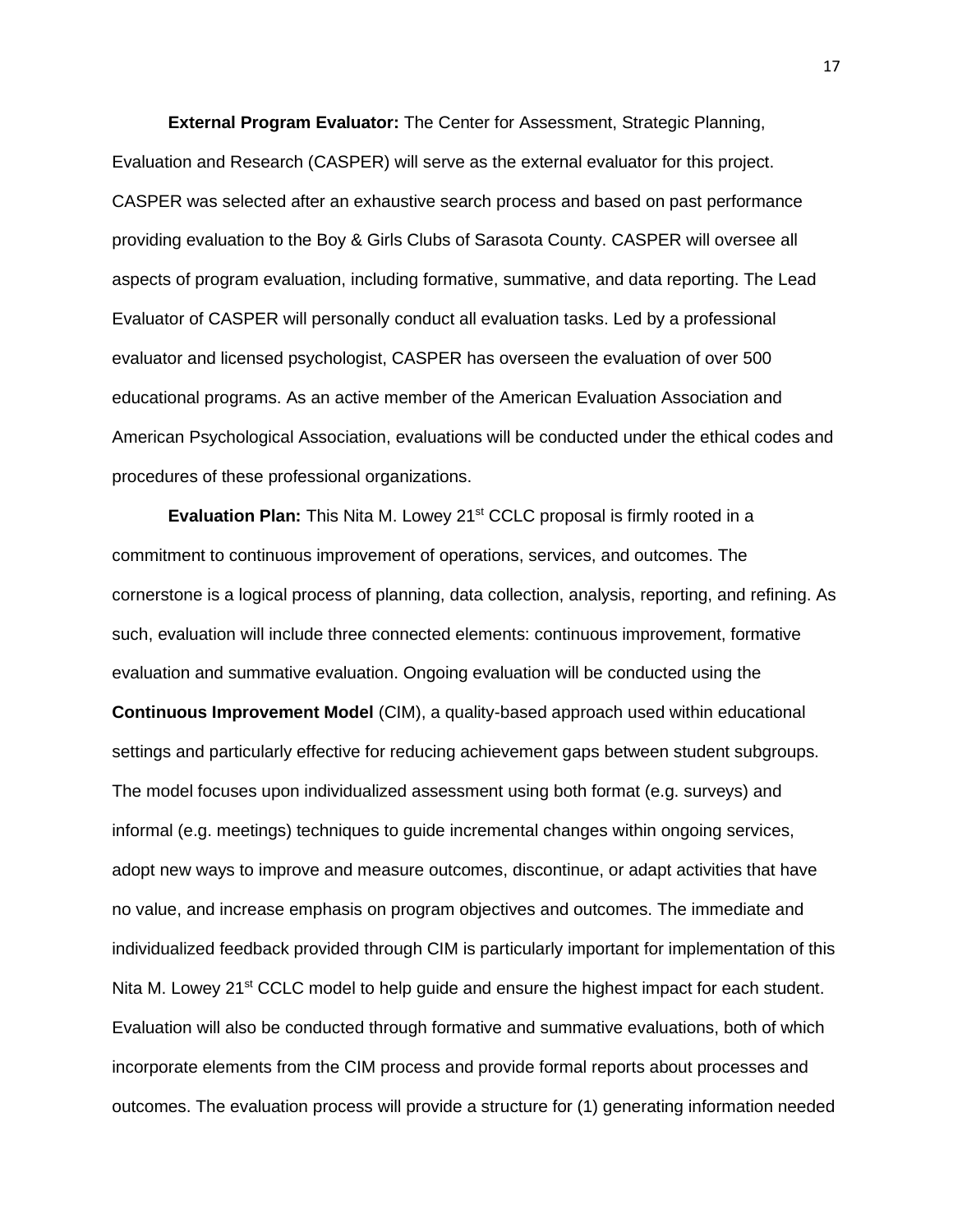for ongoing program refinement, (2) assessing progress in meeting outcomes, (3) documenting and analyzing how the model works in practice, and (4) documenting and analyzing change in student's actions, attitudes, knowledge, and performance.

**Data Collection and Timeline:** The following provides the types of data to be collected to assess project objectives and performance. Each type of data is followed by the estimated frequency with which the data will be collected. When possible, specific instruments are listed. Details about measures specific to objectives is provided in the objectives table (attached). Data collection will include: (1) Average daily attendance and student enrollment (**Monthly**); (2) State Standardized Assessments in ELA/Reading, Math, and Science (**Annual**); (3) End-of-Course Examination in Algebra, as required for Nita M. Lowey 21<sup>st</sup> CCLC (**Annual**); (4) School Grades in ELA, Math, and Science (**Quarterly**); (5) Student attendance records during regular school day (absences/tardiness) (**Quarterly**); (6) Behavioral and Discipline Data on Students (**Quarterly**); (7) Pre-post knowledge assessments, where appropriate and proposed (**Biannual**); (8) Physical Fitness Assessments (**Quarterly**); (9) Teacher Surveys on student impact/change (**Annual**); (10) Student and Parent Satisfaction and Impact Surveys (**Annual**); (11) Attendance logs from parent events (**Monthly**); (12) and ALPS data showing program impact on adult family members of participating students (**Monthly; By Event**).

**Examining Impact:** A formative evaluation summary will be completed at mid-year, with additional interim evaluations completed after on-site visits. Each report will include a review of accomplishments and challenges, actual vs. proposed operation, progress and recommendations. Summative Evaluations will be completed at the end of each year (submitted by July 31) and will have additional information on program outcomes and more detailed information about activities and operations with the greatest success. The purpose of the evaluation is recording and developing a model program that can be presented to potential funders to enhance sustainability and continuation of the program after federal funding ends. Summative evaluations will include program operation; activities; attendance; academic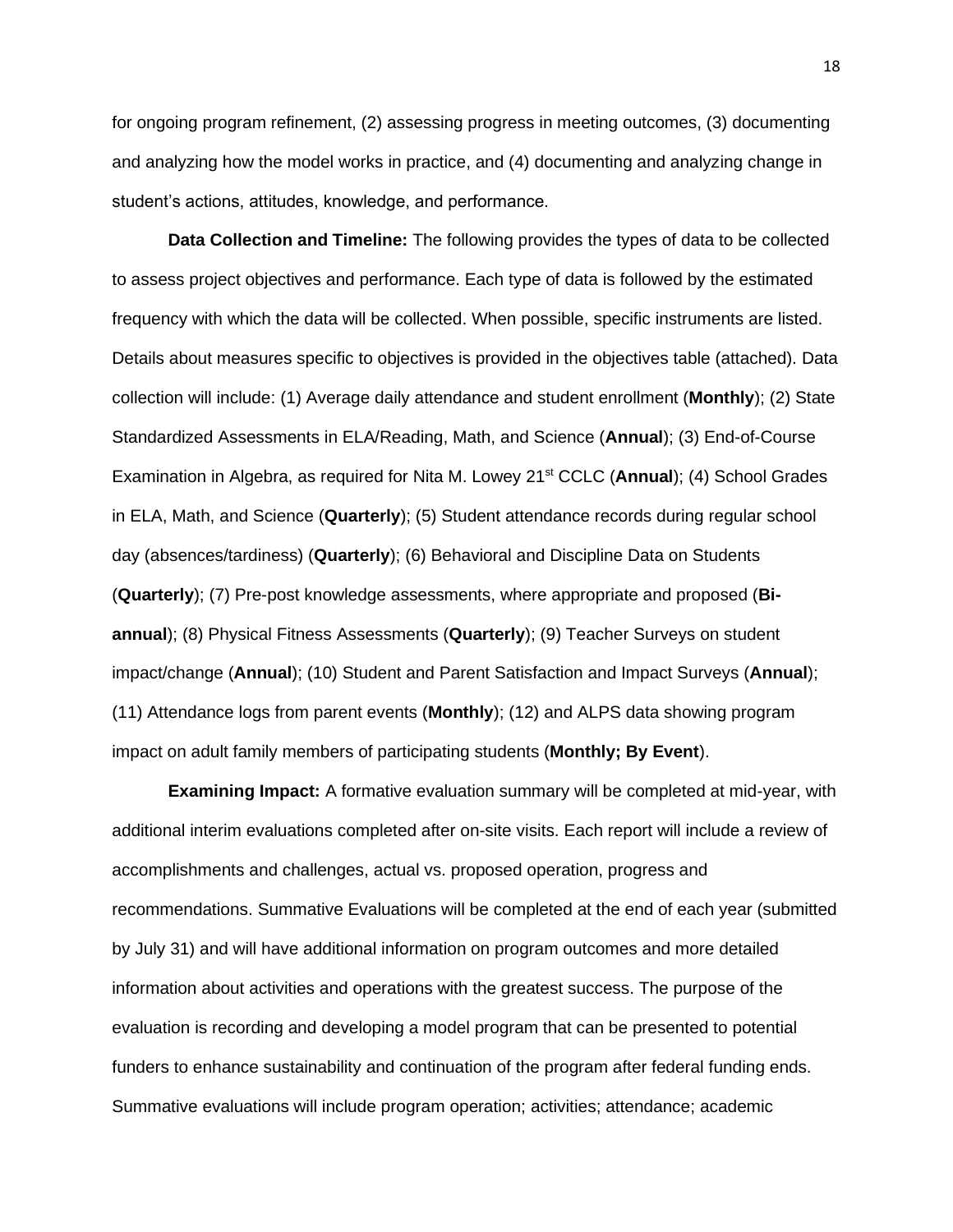performance; teacher impact surveys; staff information; and partnerships. Focus will be place on: (1) evidence of program quality (using the Florida Afterschool Network Standards); (2) student attendance trends; and (3) progress towards the performance measures included in the Measures Objectives Table. Recommendations for program refinement will be provided and based on both quantitative and qualitative data collected to assess progress on objectives. Focus groups with providers, school staff, students, and parents may be conducted to collect additional qualitative and satisfaction data to help inform evaluations. The fifth year report (final summative evaluation) will include aggregated data across all five years.

**Use and Dissemination of Evaluation Results:** Distribution will occur at three levels: (1) administrators, (2) staff members and (3) stakeholders. Monthly conferences will be held with the evaluator, program director, principals, and any staff wishing to participate. Data trends and operations will be reviewed with a focus on program involvement, refinement, and alignment with Florida's Afterschool Standards. Data will be utilized by the program director and teachers during weekly meetings to help tailor program offerings to the needs and progress of individual students. For formative and summative evaluations, the evaluator will provide written reports to the program director, and will help guide administrators in refining and addressing any identified concerns. In addition, a debriefing will be provided to Nita M. Lowey 21st CCLC staff to engage staff in addressing challenges. Finally, evaluations are shared with all stakeholders (e.g. administrators, parents, and partners) to share information about the program and encourage feedback. To inform the community, evaluation results will be posted to the Nita M. Lowey 21st CCLC website.

## **3.8a Statewide Standard Objectives**

Measurable Objectives and assessments were created using the web-based system required by the FLDOE. Letters from the school principals are submitted reiterating that the program will have full access to necessary data to evaluate progress of program objectives. Academic report card grades will be used to gauge the success of our programs in regards to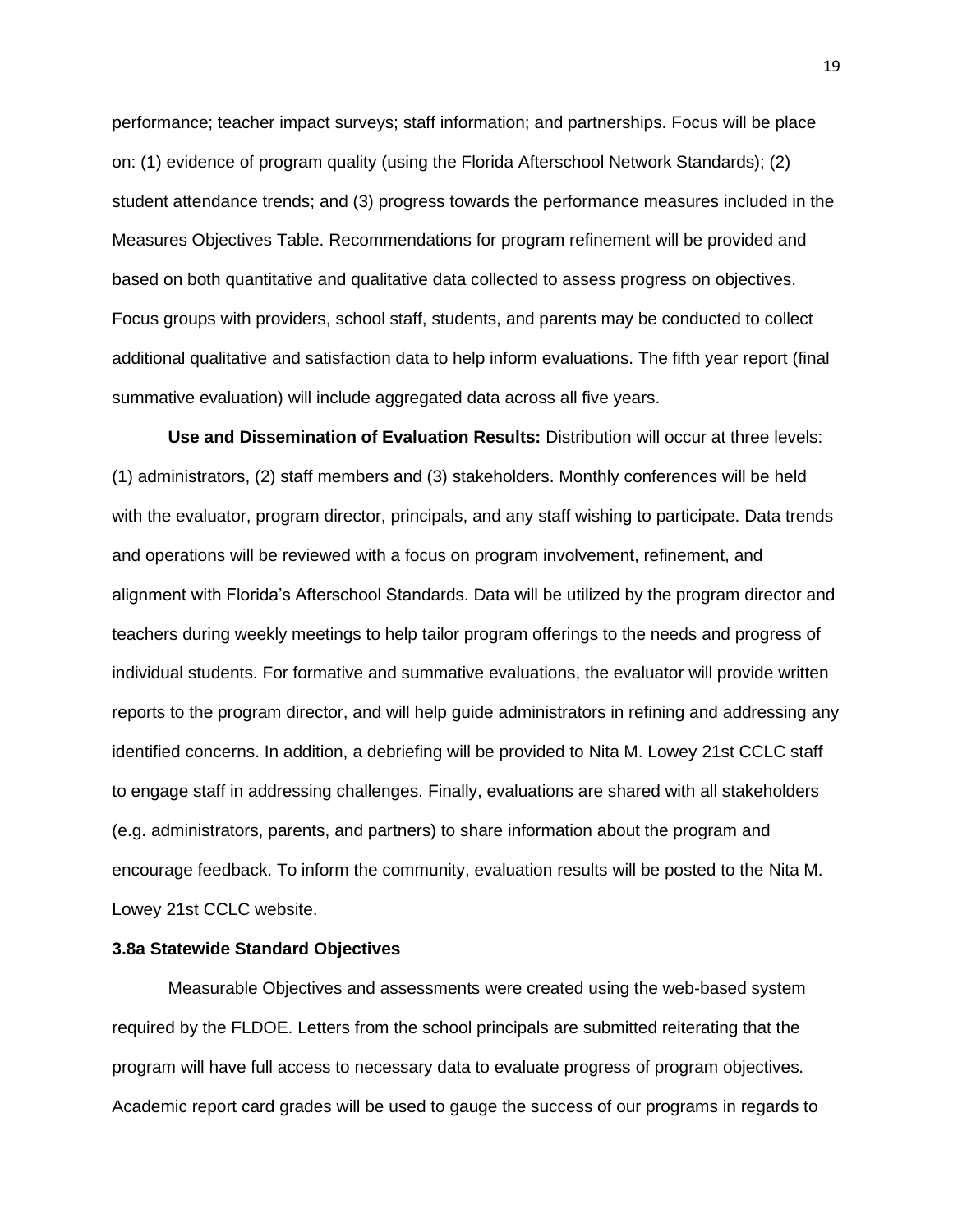improving performance to a satisfactory level or above, or maintaining an above satisfactory level of performance in the core academic subjects of English/Language Arts, Mathematics and Science. All program participants, both elementary and middle school students, will be evaluated in these subjects with goals of 60% in each subject for regularly participating students to improve to a satisfactory grade or above, or maintain a high grade across the program year. Many of these activities will be fun to encourage regular attendance, and will contain various elements of project-based learning, group activities, instructor-led and individual activities to support the various learning styles across students. **(Objective 1,2,3)**

### **3.8b Objectives for Academic Benchmarks**

Measurable Objectives and assessments were created using the web-based system required by the FLDOE. Letters from the school principals are submitted reiterating that the program will have full access to necessary data to evaluate progress of program objectives in regards to Third Grade Promotion for our elementary participants and improving the passing rate of the Algebra I End-of-Course exam for our middle school participants. The percentages for these benchmarks include 55% for Third Grade Promotion while the benchmark of 75% is set for students passing the Algebra I End-of-Course Exam. Many of these activities will be fun to encourage regular attendance, and will contain various elements of project-based learning, group activities, instructor-led and individual activities to support the various learning styles across students. **(Objective 4a & 4b)**

#### **3.8c Applicant-Specified Objectives**

Many of these activities will be fun to encourage regular attendance, and will contain various elements of project-based learning, group activities, instructor-led and individual activities to support the various learning styles across students. In the domain of socioemotional learning, we use the MyFuture Positive Club Climate curriculum offered by Boys & Girls Clubs of America for our K-8<sup>th</sup> grade Club members to improve their social skills and engagement. This free online program for Boys & Girls Clubs helps members to identify and recognize their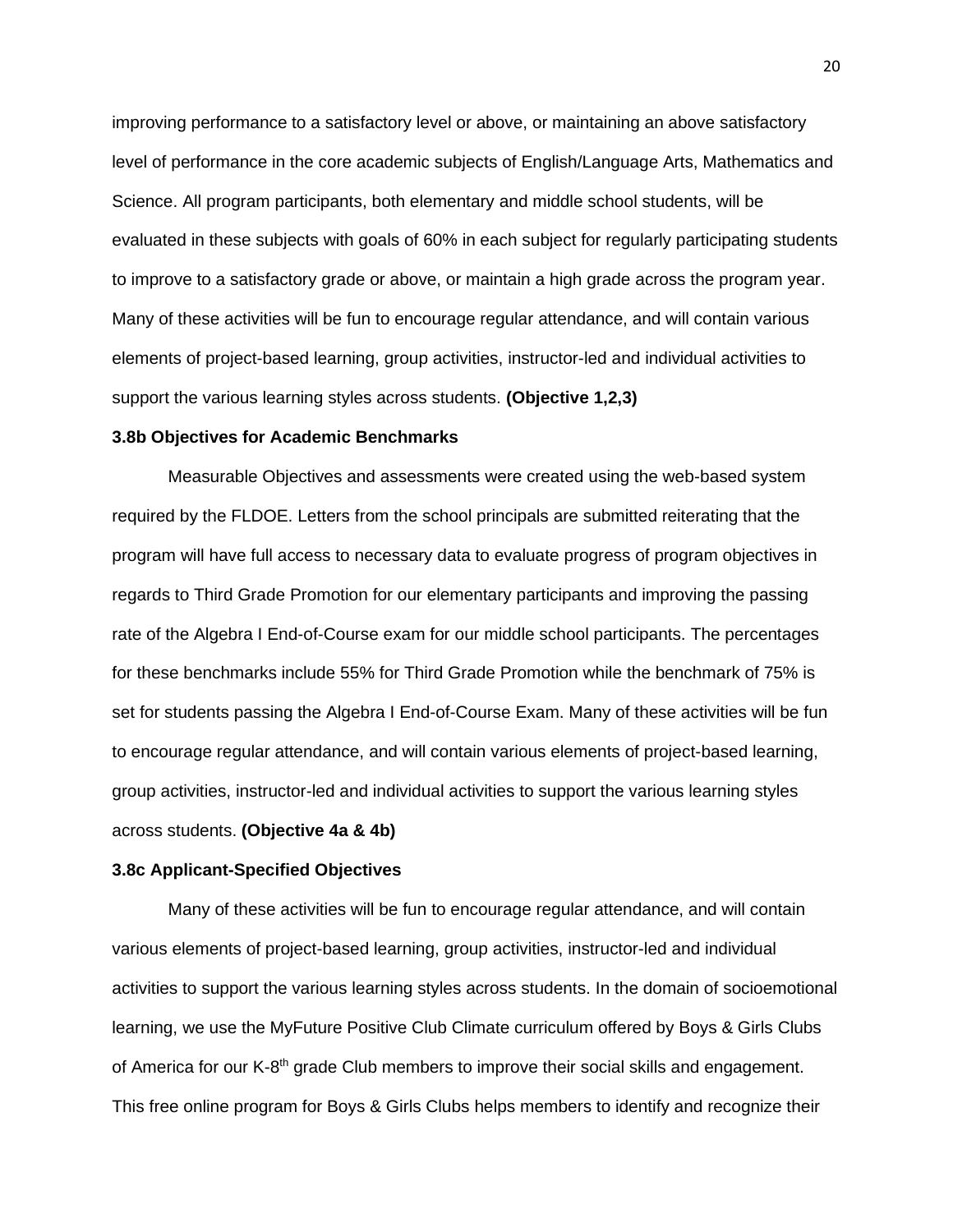own feelings and why they feel the way they do. How members feel at the Club affects learning, decision making, how they treat others and their well-being. Learning to recognize, understand, label, express and regulate emotions will help all members have a great Club experience and promote a positive, safe, and healthy Club climate for all individuals. The activities in this curriculum will help all members, both elementary and middle-school aged, learn the importance of their own emotions and those of others. The program has a built-in badge award program which incentivizes Club members to continue participating in order to collect badges as they complete sections of the material. **(Objective 5)**

For evaluator use, pre, mid, and post-assessments will be used to gauge a baseline and then eventual progress in the program. We expect 80% of regularly participating students will maintain high performance or improve their social engagement as measured by pre, mid, and post-assessments. This percentage is based on other Nita M. Lowey 21<sup>st</sup> CCLC sites that our organization has successfully run. Pre, mid, and post assessments will be completed in August, January, and December, respectively, for the School Year. The MyFuture Positive Club Climate program has built-in tracking for each individual Club members' progress in regards to badge achievements and sections completed, as well as pre, mid and post-assessments of participants' understanding of emotions, positive social interactions, and improved engagement. The Program Director will be responsible for reviewing data, ensuring data accuracy and for providing the data to CASPER for independent evaluation. Upon review of data, the Program Director will share the information with the Project Director to discuss any potential and/or necessary developments to the site to help improve Club members' social engagement, social skills, emotional well-being, staff understanding, and overall positive Club climate. **(Objective 5)**

In the domain of Career Exploration, we use the Career Launch program through Boys & Girls Clubs of America. Middle-school students, grades 6-8, under the mentorship of staff and volunteers explore career possibilities. Mentoring from professionals in the field, guest speakers, college and job site tours, job shadowing and training opportunities round out the

21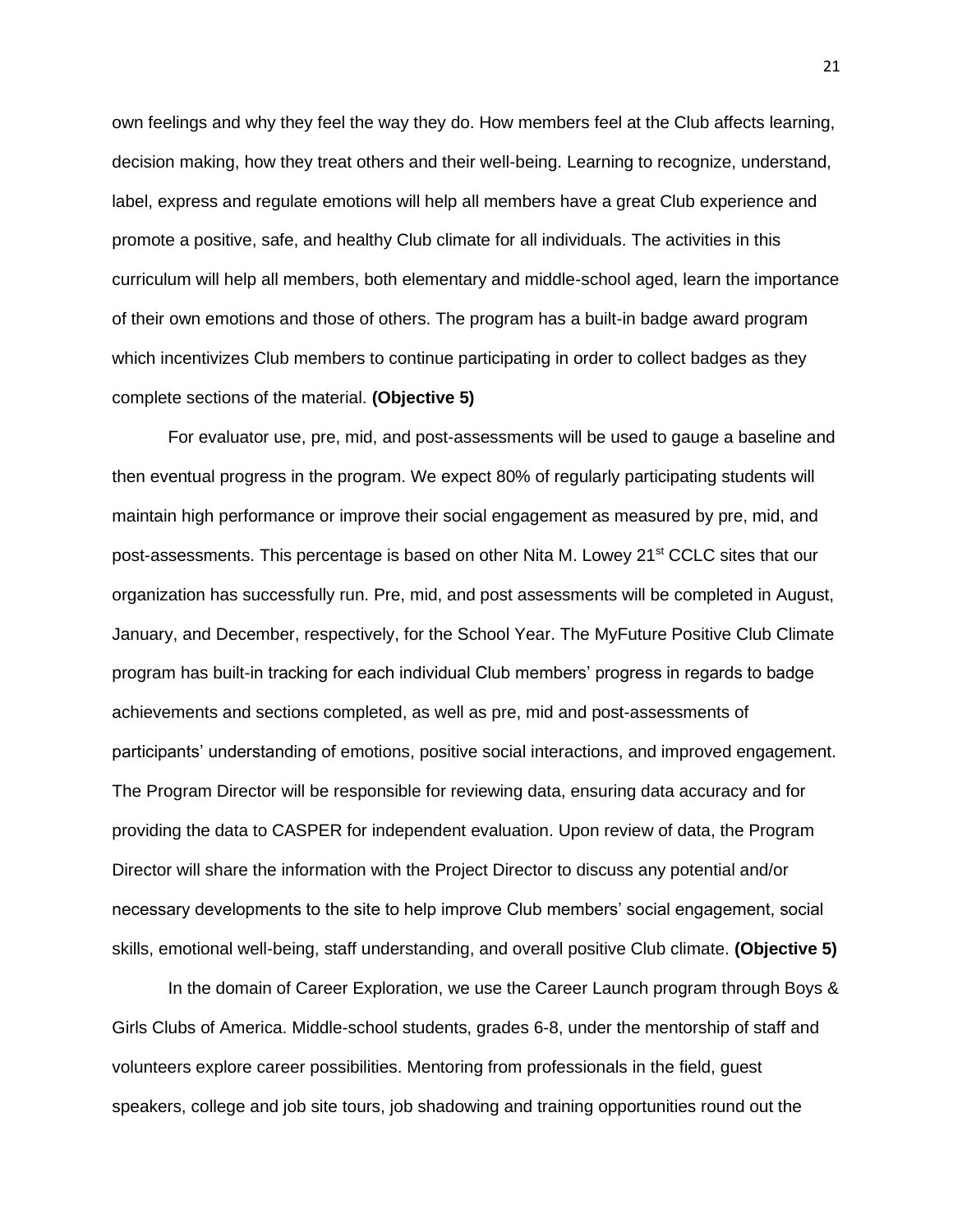program. The program helps Club members discover career fields based on their individual identities, career interests, work values and skills & strengths. Part of our mission is for all Club members to have a plan for the future and Career Launch gives middle-school members the ability to do just that. For evaluator use, pre, mid, and post-assessments will be used to gauge a baseline and then eventual progress in the program. We expect 75% of regularly participating students will improve their engagement with career exploration as measured by pre, mid, and post-assessments. This percentage is based on other Nita M. Lowey 21<sup>st</sup> CCLC sites that our organization has successfully run. Pre, mid, and post assessments will be completed in August, January, and April, respectively, for the School Year. Assessments will be used to evaluate what students have learned about potential career fields, duties, short-term goals, long-term goals, in-demand careers, career prerequisites, etc. The Program Director will be responsible for reviewing data, ensuring data accuracy and for providing the data to CASPER for independent evaluation. Upon review of data, the Program Director will share the information with the Project Director to discuss any potential and/or necessary developments to improve the efficacy of the Career Launch program for middle-school participants to increase their engagement in career exploration to reach their full potential. **(Objective 7)**

In the domain of Personal Enrichment, we provide all elementary-aged Club members with physical activity and education in order to improve their Health & Nutrition. We anticipate 75% of regularly participating students will maintain high performance or improve their physical activity as measured by pre-, mid-, and post-assessments. Many of the students have limited access to physical education outside the school day. Many have unhealthy behaviors and the district as a whole has been rated poorly in health risks and factors by state demographics, largely attributed to poverty. The measure used for assessment will be the Presidents Physical Fitness Test which includes curl ups, push-ups, or 1-mile run. This test can be modified for younger students and students with disabilities, with modifications provided by the US Government. Pre, mid, and post assessments will be completed in August, January, and April,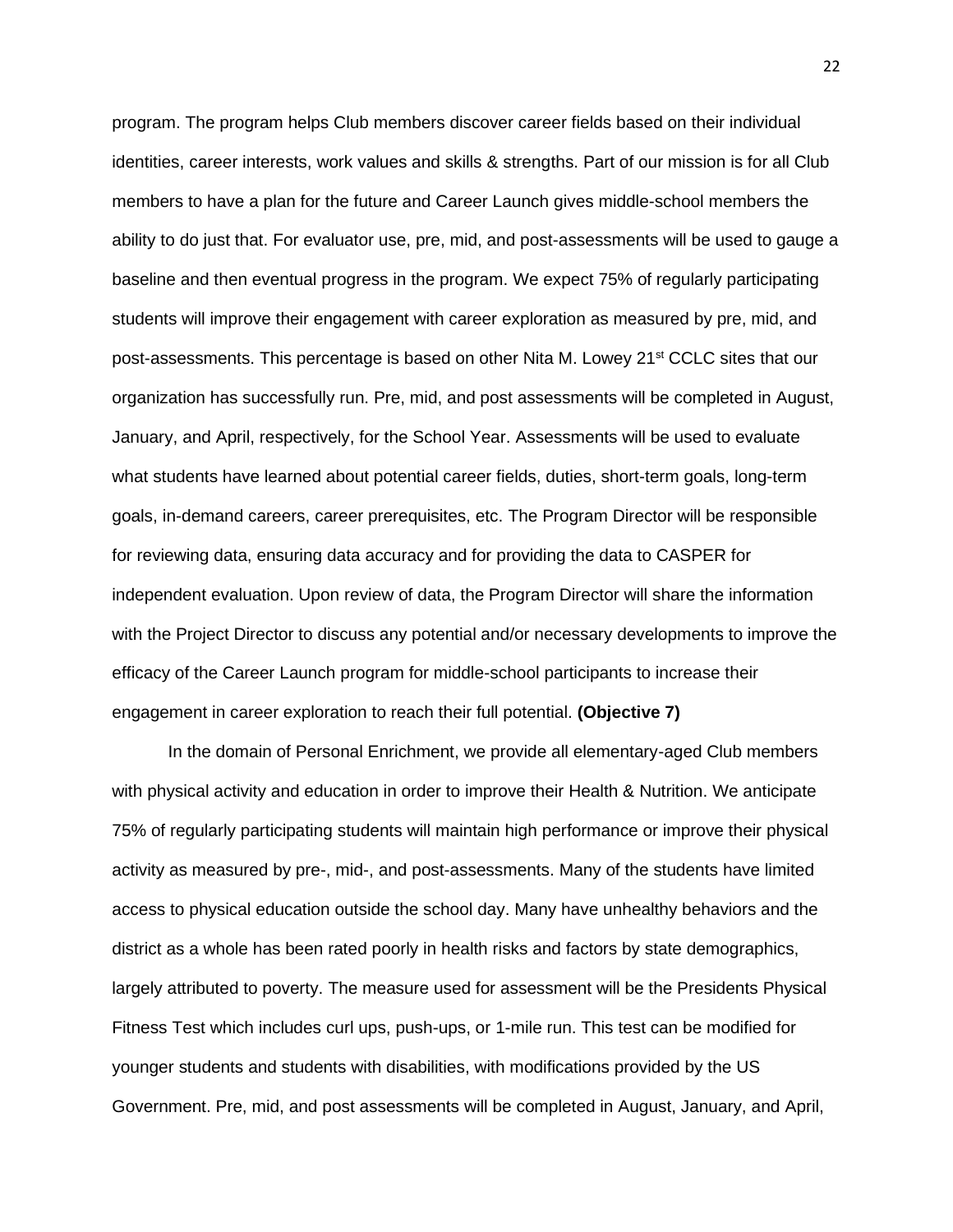respectively, for the School Year. Pre-post assessments are developed and/or approved by the program evaluator. The assessments are administered during the normal course of the program activities, allowing for an integrated activity that helps guide the programming to meet the needs of the students. Upon review of data, the Program Director will share the information with the Project Director to discuss any potential and/or necessary developments to improve the efficacy of the Health & Nutrition program for elementary-aged participants in North Sarasota to maintain high performance or improve their physical activity in order to reach their full potential.

#### **(Objective 6)**

In the domain of Family Literacy, we will be using the Adult Literacy Performance Survey (ALPS) developed by CASPER. This program will be available for the parents and/or caregivers of both our elementary and middle-school aged Club members and held quarterly at evening family literacy events. Only parents actively participating will be assessed and perceptual parent surveys will be used as the assessment. Success is measured by the number of parents responding positively to the seven questions on the ALPS. The post-only ALPS assesses selfreported impact or knowledge and conative impacts on parenting and educational involvement. Mid-year progress will explore the proportion of parents reporting increased knowledge and/or conative impacts secondary to participating in adult family literacy trainings. Mid-year progress will be based on those trainings occurring from the Fall through December. End-of-Year progress will be based on all adult family literacy trainings provided from the Fall to the end of the Academic Year (in keeping with federal data reporting periods). The survey is administered at the end of each adult family literacy training providing during the course of the program year. Data are collected via paper-and-pencil methods and entered into a database. The data is anonymous, and is not connected to student or adult family member names or demographics. Anonymous data are most likely to provide realistic and accurate responses and feedback. Data are then provided to the evaluator for analysis and feedback for the program. Internally, upon review of data, the Program Director will share the information with the Project Director to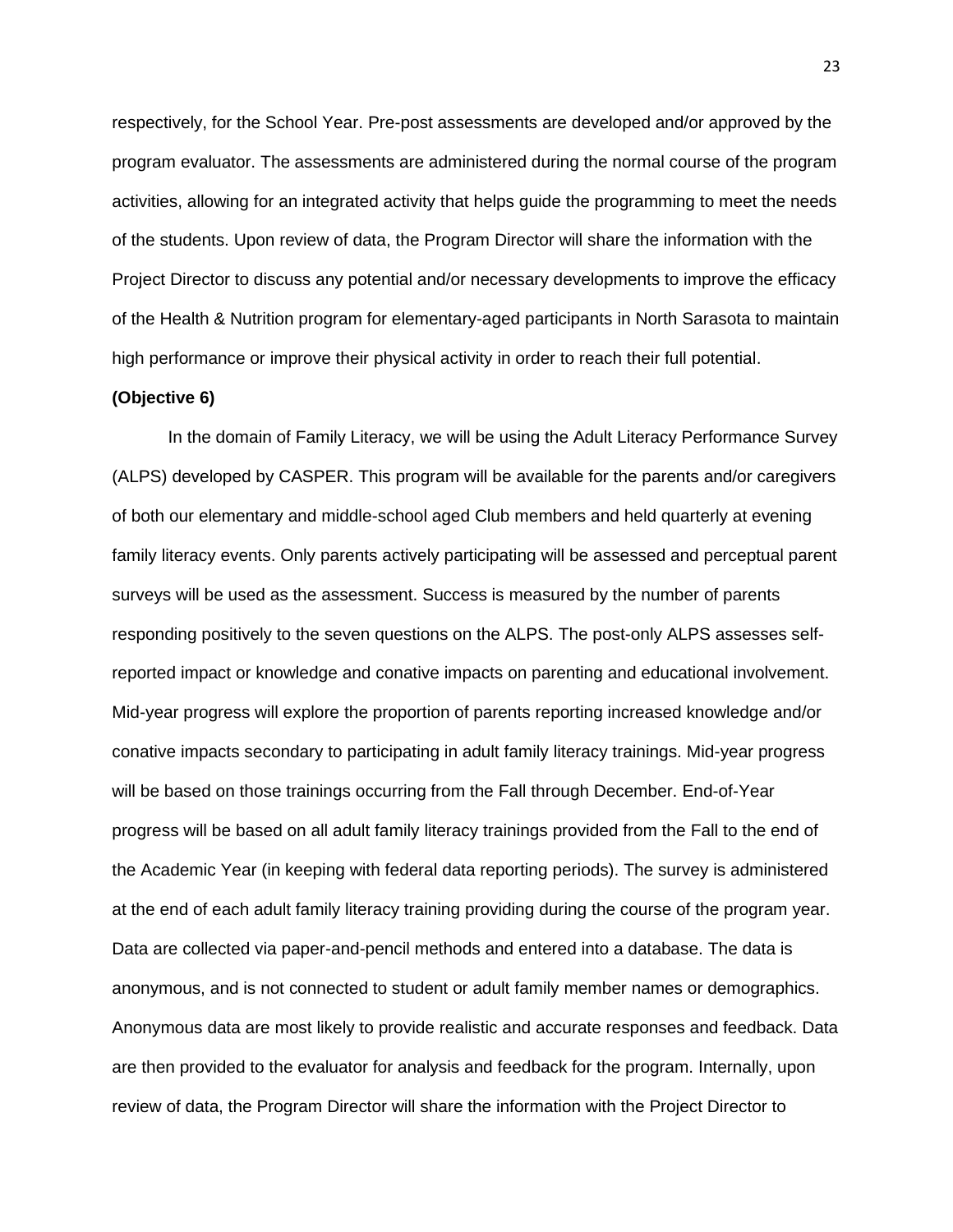discuss any potential and/or necessary developments to improve the efficacy and impact of the Family Literacy Events. **(Objective 8)**

For all of the aforementioned objectives, evaluation performed by CASPER will include three connected elements: continuous improvement, formative evaluation and summative evaluation. Ongoing evaluation will be conducted using the **Continuous Improvement Model**  (CIM), a quality-based approach used within educational settings and particularly effective for reducing achievement gaps between student subgroups. The model focuses upon individualized assessment using both format (e.g. surveys) and informal (e.g. meetings) techniques to guide incremental changes within ongoing services, adopt new ways to improve and measure outcomes, discontinue, or adapt activities that have no value, and increase emphasis on program objectives and outcomes. The immediate and individualized feedback provided through CIM is particularly important for implementation of this Nita M. Lowey2 1<sup>st</sup> CCLC model to help guide and ensure the highest impact for each student. Evaluation will also be conducted through formative and summative evaluations, both of which incorporate elements from the CIM process and provide formal reports about processes and outcomes. The evaluation process will provide a structure for (1) generating information needed for ongoing program refinement, (2) assessing progress in meeting outcomes, (3) documenting and analyzing how the model works in practice, and (4) documenting and analyzing change in student's actions, attitudes, knowledge, and performance. These will be shared with program staff in order to provide necessary feedback for continuous program improvement to increase efficacy and deepen program impact.

For all objectives, distribution of evaluation results will occur at three levels: (1) administrators, (2) staff members and (3) stakeholders. Monthly conferences will be held with the evaluator, program director, principals, and any staff wishing to participate. Data trends and operations will be reviewed with a focus on program involvement, refinement, and alignment with Florida's Afterschool Standards. Data will be utilized by the program director and teachers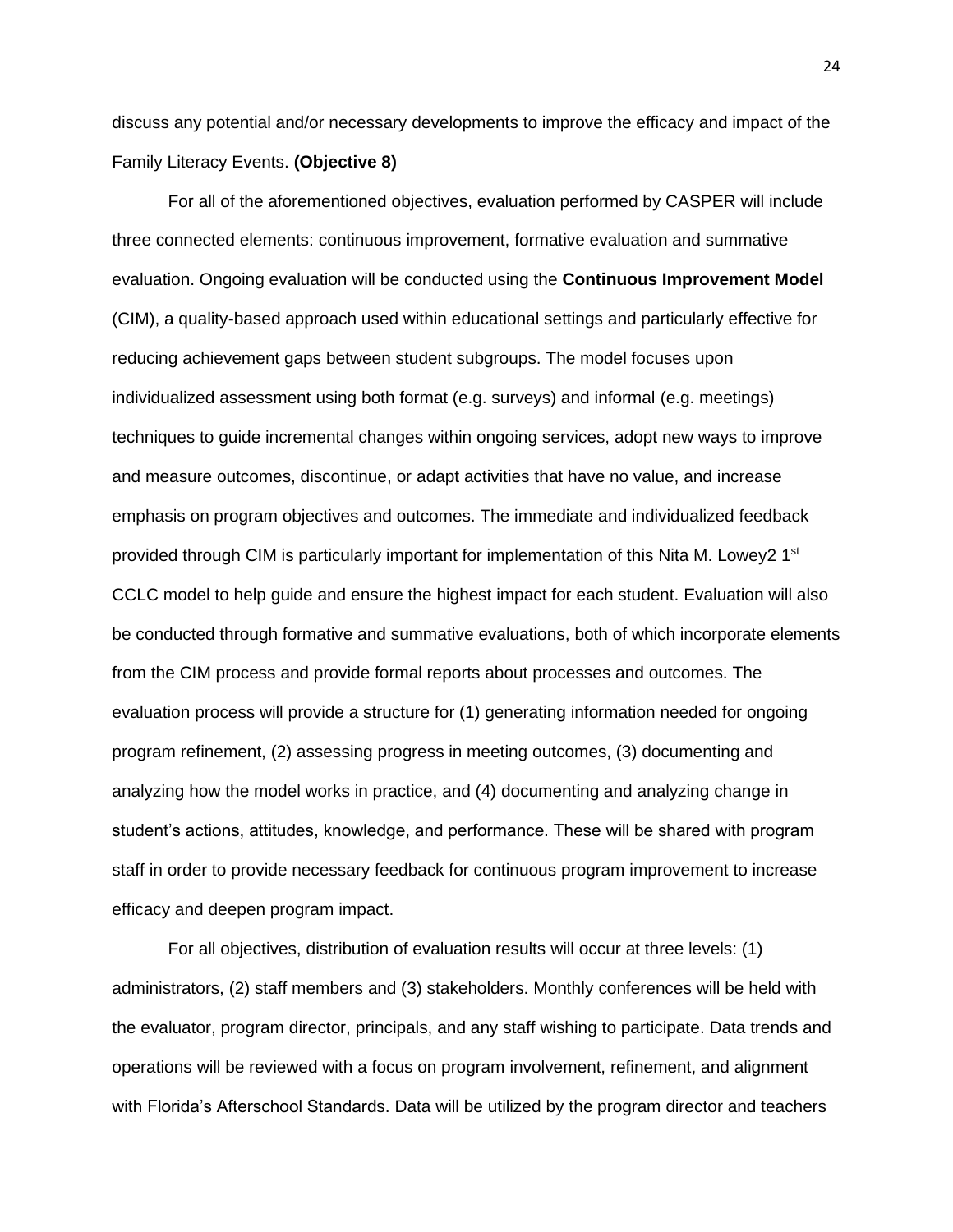during weekly meetings to help tailor program offerings to the needs and progress of individual students. For formative and summative evaluations, the evaluator will provide written reports to the project director, and will help guide administrators in refining and addressing any identified concerns. In addition, a debriefing will be provided to Nita M. Lowey 21st CCLC staff to engage staff in addressing challenges. Finally, evaluations are shared with all stakeholders (e.g. administrators, parents, and partners) to share information about the program and encourage feedback. To inform the community, evaluation results will be posted to the Nita M. Lowey 21st CCLC website.

# **3.9 Approved Program Activities**

When the school bell rings and kids come to their Nita M. Lowey  $21^{st}$  CCLC, they need a few minutes to unwind and get nourishment. A typical day in the life of the North Sarasota 21<sup>st</sup> Century Learning Centers will vary by times, but the activities follow the same format. The program begins 15 minutes after the school day ends, as the students transition from their classroom, to check-in where attendance is recorded and stored, and then into the cafeteria where snacks are served. A daily, healthy snack is provided through our partner All Faiths Food Bank (see letter) for each child, and they receive another 15 minutes to eat their snack and socialize with their peers. Participants begin with a healthy snack as research has shown that nutrition and making sure children are not going hungry greatly improves concentration, focus, cognitive ability, and cognitive development; all of which are crucial to academic performance, success, and personal enrichment. As the target students are all well below the ALICE threshold, it is very possible they face food insecurity and have nutrition needs not being met at home. The healthy snack time of the program is based on the nutritional needs children have in order to be alert and ready to learn, while also ensuring that all participants are receiving some form of after-school nutrition. While the children eat their snack, they will experience peer-topeer interaction to help foster their socialization skills, and be encouraged to share stories about their day, school experience, or something new that they learned that day. This time period is a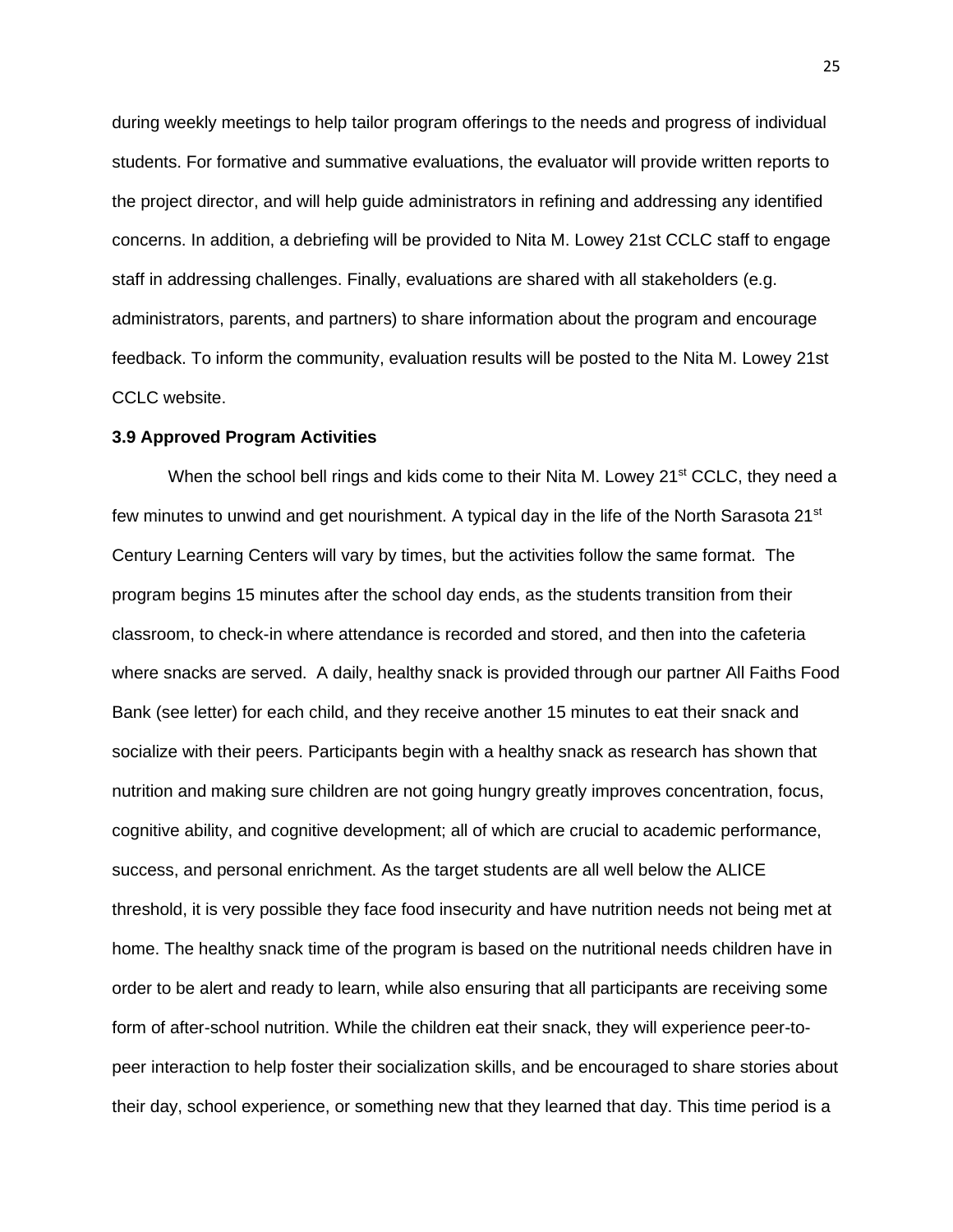crucial component as it allows the students to engage with teachers and enrichment staff and build relationships with positive adult influences, as well as relaxing before they begin their instructional programming. It also addresses the need for at-risk children to be in a supervised environment after school, with adult role models/mentors and promote positive behaviors and improved social engagement. **(Objective 5)**

When healthy snack time is over, all participants, both elementary and middle-school, move to their respective classrooms at their respective sites for homework assistance with FL Certified Teachers to close the gaps identified in the Community Needs Assessment, as well improving proficiency to meet state and local standardized assessment standards. During this time, the student-to-teacher ratio will not exceed 10:1. During homework assistance, at least one certified teacher and at least one enrichment staff will be supervising to ensure that everyone is completing all of their assignments with the help and one-on-one attention they need in order to supplement, extend, and enhance their regular school-day learning through improvement of student academic achievement. This will last for at least ½ hour for elementary students and one hour for middle-school students daily.

If a child completes their homework before the time is over, they are encouraged to read an age-appropriate book, complete age-appropriate enrichment sheets, work on puzzles, or other educational activities that they can complete in their seats without disturbing other students who are still working and still using the time for enrichment. This activity is based on the individual's need for reading, math, and science assistance beyond the school day to help the targeted youth increase their proficiency in these subject areas, increase grade promotion and end-of-course exam proficiency identified by teachers, parents, state and county academic demographic results, and as a major risk-factor in dropout prevention. This homework assistance hour for middle school or half hour for elementary students is designed to supplement their daily learning and reach the 60% benchmarks described in our Objectives Table in the courses of Reading, Science and Mathematics Advancement, as well as the 55%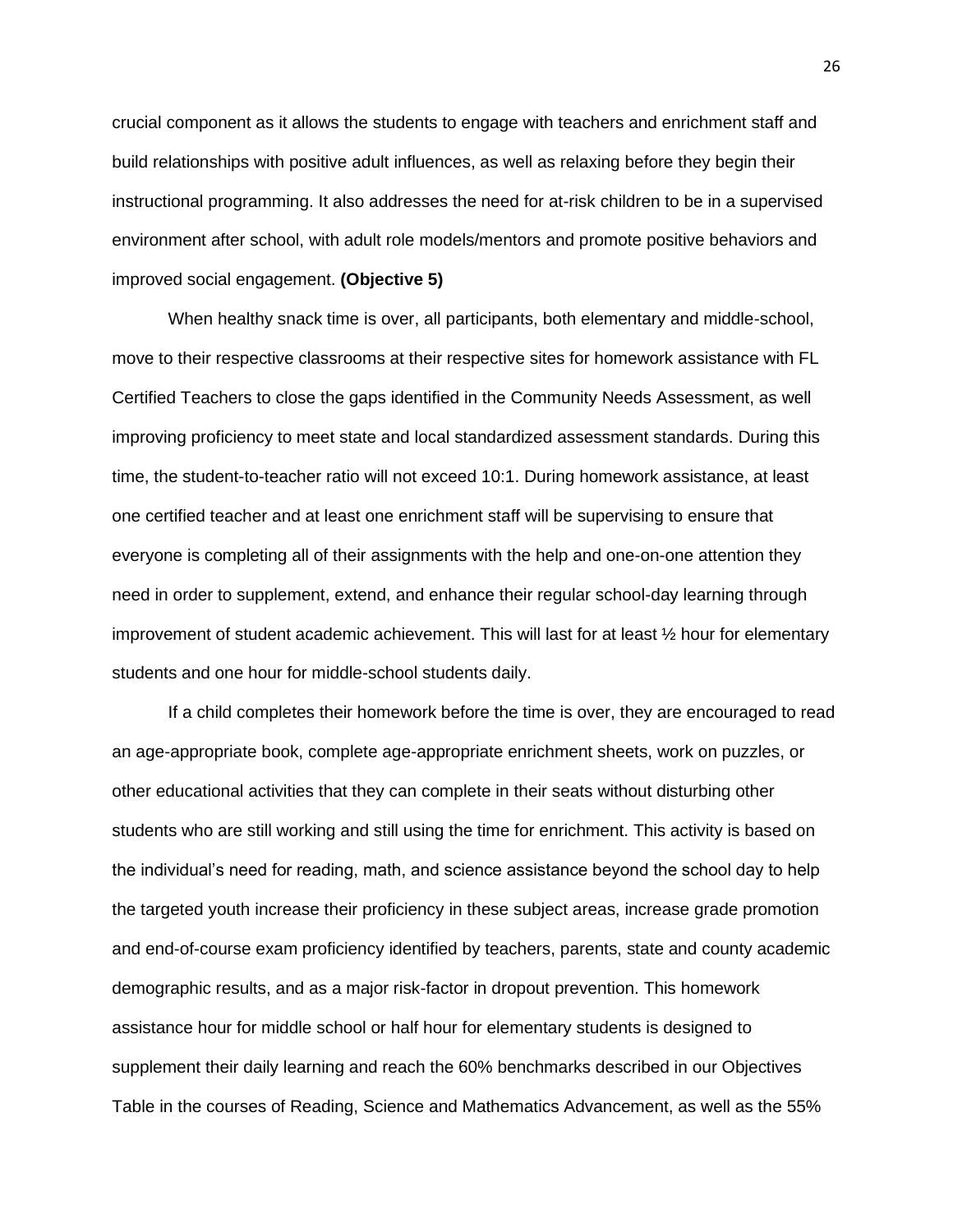benchmark for overall third grade promotion and 75% for Algebra I End-of-Course Exam passing rate. **(Objectives 1, 2, 3, 4 & 5).**

After each child completes their homework assignments, reading, math, and science enrichment project-based learning modules begin. These activities are selected in collaboration with the targeted schools to meet the unique, needs, and standards of the area and student population as identified in the CIMS model and Community Needs Assessment. This half-hour or hour, depending on whether they are elementary or middle-school, presents exciting, projectbased and age-appropriate learning activities unique to the various ages that will be designed to correlate with the current subjects that the school teachers are teaching the children during the regular school day. In order to ensure that our program is providing adequate training, we will consistently communicate with the participants' regular school day teachers to learn exactly how we can adjust our program to meet the participants' greatest academic need(s) and learning style. A different topic may be taking place in each classroom at each school site, as this content is also interest-driven and rotates so as to keep the students engaged from hour-to-hour and from day-to-day. **(Objectives 1, 2, 3, 4, 4b, & 5)**

From one day to another, the activities vary, but they all center on the risk factors identified in the need statement and the essential needs identified through the schools, parents, teachers, the community and the students themselves to raise academic standards as identified in our Objectives Table and supplement their daily learning. These activities also present in a variety of formats so as to meet the unique needs of all students. STEM projects are particularly interesting and appealing to students as they build skill and interest in STEM fields. To help meet Mathematics academic standards **(Objective 2)** in a fun way that keeps students engaged, students, both elementary and middle-school, will participate in the Project Sandbox Curriculum for one hour a session, 2-3 times per week in groups of three to five students (Activity Plan 2). Students learn how they would build a sandbox which enriches their education through a math curriculum based on dimensions, volume, and mathematics in a fun and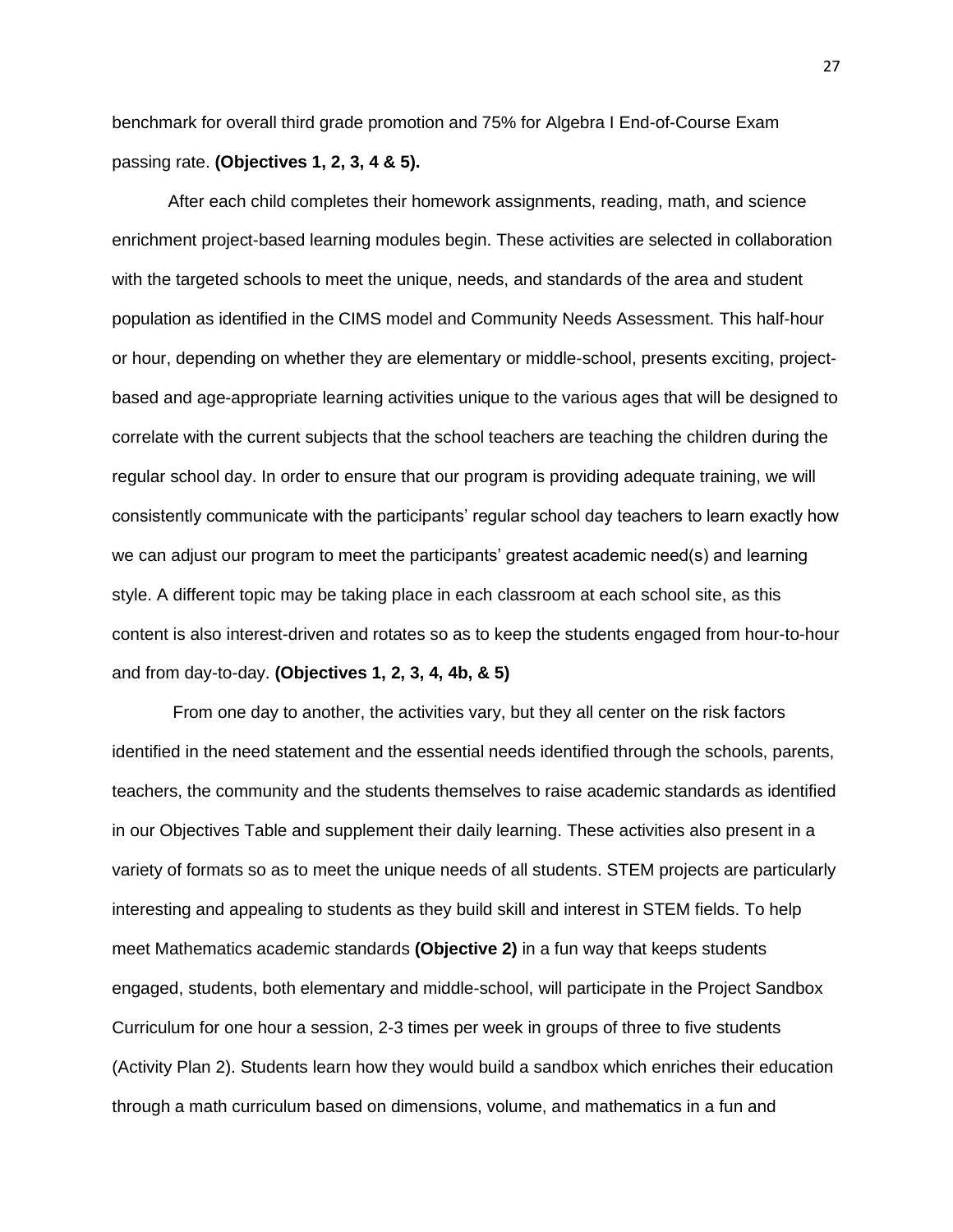engaging way to help meet the benchmarks specified in our Objectives Table. Elementary students complete an age and skill-appropriate version while middle-school students incorporate more complex mathematical principals in order to complete the project. The expected outcome is a better understanding of the mathematics in our everyday lives; defining and understanding the difference of volume and capacity, while maintaining a particular area to encompass the project. **(Objective 2)**

For **Objective 3**, Science proficiency, both elementary and middle-school students will participate in the Aerospace Engineers…Lift Off! Curriculum, sponsored by NASA, for one hour a session, 2-3 times per week where students engage in projects revolving around space and space travel and use all manner of science and math to solve project-based learning problems (Activity Plan 3). It can be difficult to put together a unit that completely honors the differing levels of elementary students, particularly in the STEM arena. This unit proves to do just that. In its entirety, the interest generated, creativity used, and the ideas discussed cover science, math, and engineering better than most programs previously used. Therefore, students' grades in science (and mathematics) are expected to increase. **(Objective 2, 3, 4a, 4b)**

. For other enrichment activities, both middle school and elementary students will participate in the Readers' Theatre Curriculum 2-3 times a week for one hour each which advances education in Reading/Language Arts **(Objective 1),** as well as socioemotional learning enrichment through activities where students view, create, and participate in reading scripts, acting them out, or even write their own as they collaborate with other students to meet objectives based on enhancement in Reading achievements. Middle-school students will analyze text, characterization and viewpoints, in addition to performance, in order to elevate understanding and significance of reading. Readers' Theater has proven to be a successful strategy for developing reading fluency. Improved fluency has led to an increase in reading comprehension and an increase in reading for pleasure. **(Objective 1, 3, 4, & 5)**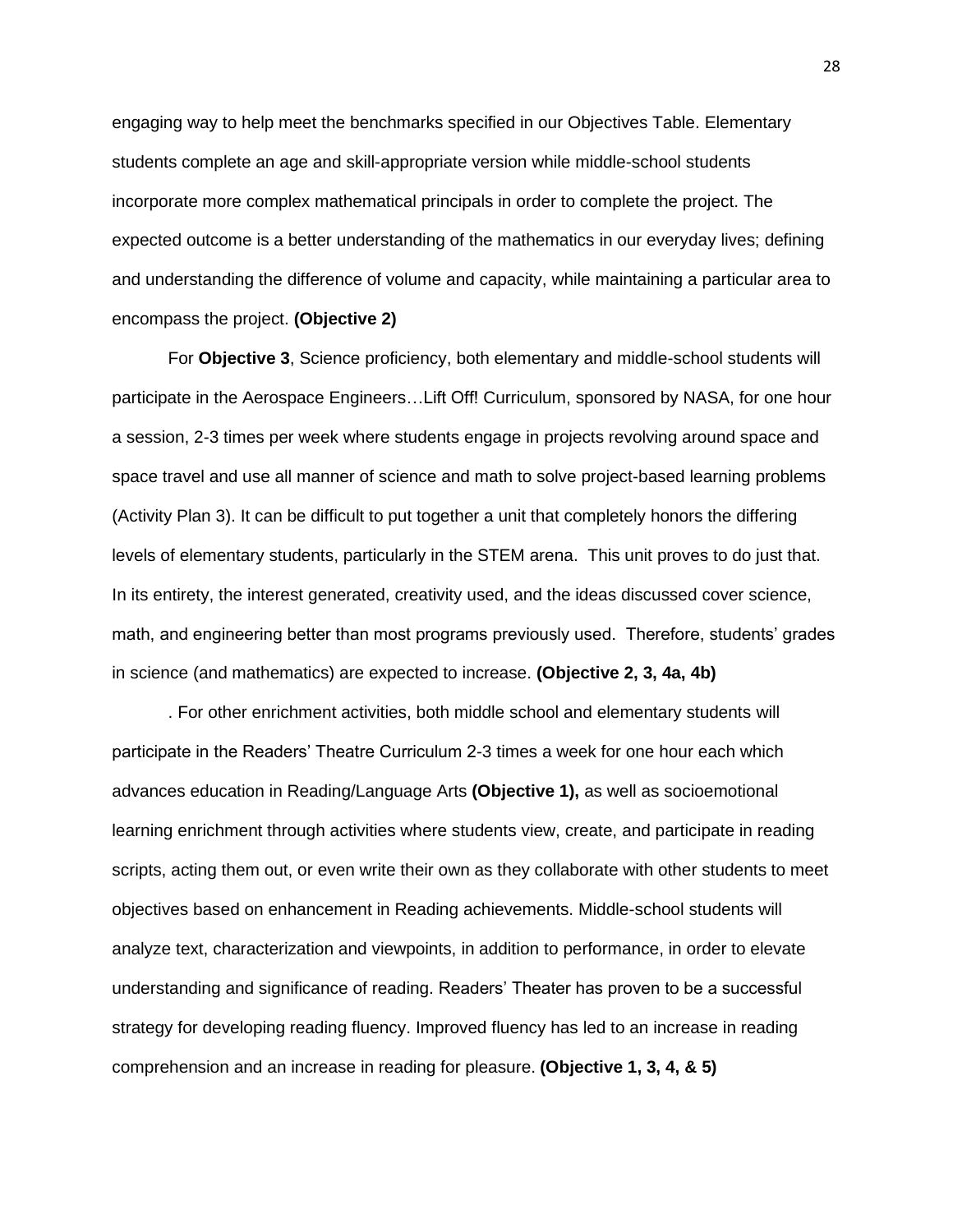In order for middle-school students to reach their academic benchmark of passing the Algebra 1 End-of-Course exam, students will participate in additional programming to help them learn complex mathematical principles and increase proficiency to a passing level. To reach this goal, students will participate in a variety of activities and curriculum to increase that proficiency. Examples of activities include Wonka's Golden Ticket! This lesson unit is an introduction to Polynomials. It includes some activities that will help the teacher to assess student's understanding of several concepts (integer addition and subtraction, combining like terms), which are essential to polynomial operations. Through engaging activities involving candy and chocolates, students will learn to add, subtract, and multiply polynomials! Students will increase their understanding of materials related to passing the Algebra 1 End-of-Course exam.

### **(Objective 4b)**

Middle-school students will also participate in programming 2-3 days per week specifically intended to help them explore potential career fields. Students may also be visited by community professionals in a field that correlates with the subject matter being discussed. This will be specifically designed for middle-school students to increase their understanding of personal interests and values as they relate to secondary, post-secondary, career options and goals. This provides opportunities to instruct while introducing them to important fields, organizations, and other issues or opportunities within the local community and beyond. Specifically, for our middle students, this will be when their weekly Career Launch curriculum will be offered. During this time, students will identify careers of interest, receive academic counseling, and develop empathy skills that will serve them in further education and in the workplace. This program helps to increase the focus and interest in pursuing goals and interests beyond high school and to develop the socioemotional skills necessary to be successful in their desired fields through identifying career cluster of interest. Middle school students will engage in lessons outlined in the Career Cruiser; a career exploration resource used to promote career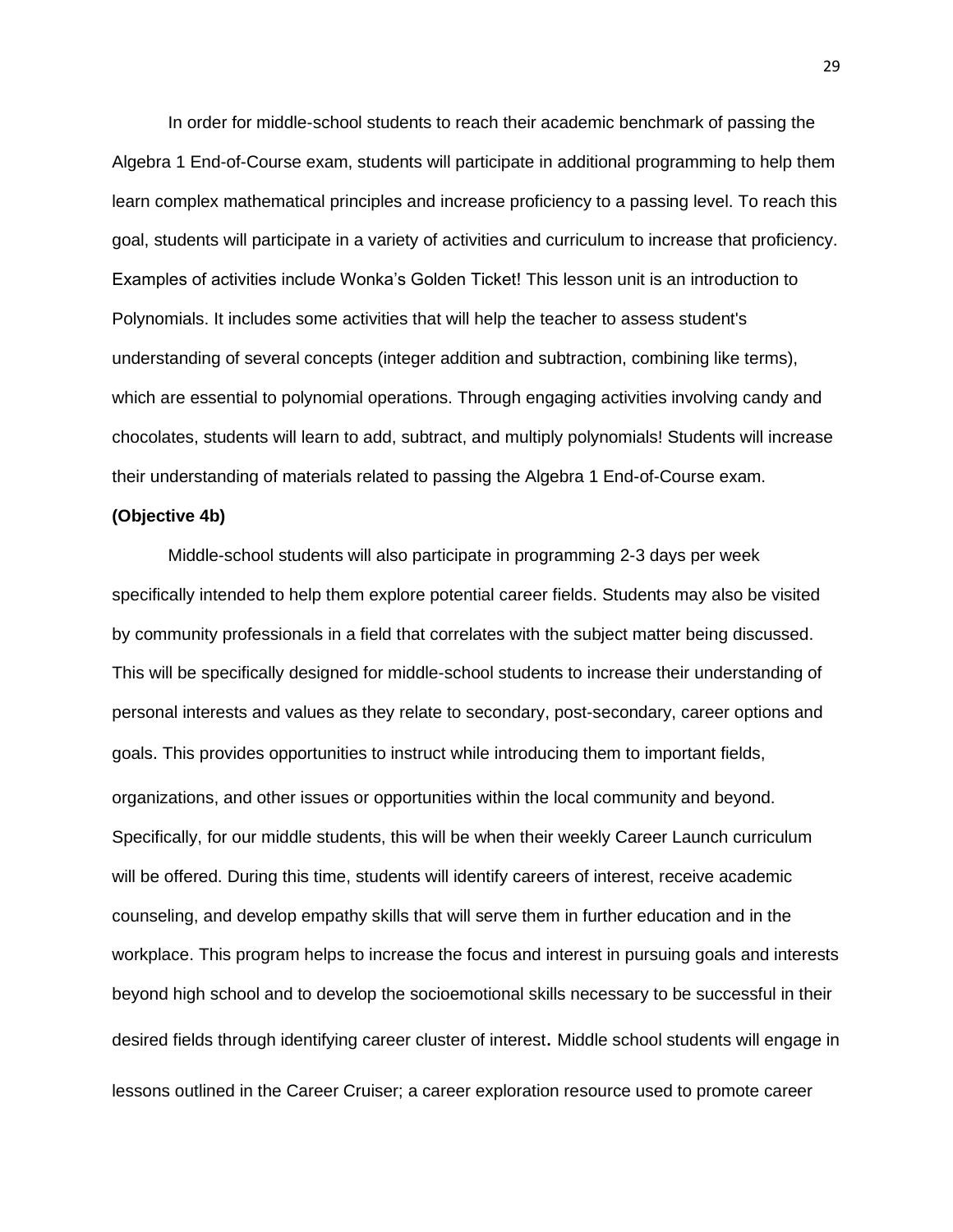development for students. It provides self-assessment activities to assist students in thinking about the relationship between personal interests and career goals. Students may also be visited by community professionals in a field that correlates with the subject matter being discussed. Participating students will increase their understanding of personal interests and values as they relate to secondary, post-secondary, career options and goals. Students will create a possible career path and goal sheet. This program helps to increase the focus and interest in pursuing goals and interests beyond high school and to develop the socioemotional skills necessary to be successful in their desired fields. **(Objective 5 & 7).**

Participants may also use this second hour of programming to engage in an enrichment activity according to their assigned group. The enrichment activities are selected to supplement and enhance their regular school day learning, help reach Objective benchmarks we have set, and close gaps on needs identified. During this time, the student-to-Enrichment Staff ratio will not exceed 20:1. Some of the activities for the elementary-aged participants during this time will center around improving their health and nutrition through physical activity and age-appropriate education regarding abstaining from risky behaviors. This includes playing outside in structured, organized, curriculum-based recreational activities while making sure they attain the recommended amount of daily and weekly physical activity. They may spend some of this time in structured physical activity with peers and then spend the second half learning about the dangers of drugs, alcohol, tobacco and delinquency, as well as the importance of nutrition and diet. **(Objective 5 & 6)**

Furthermore, other enrichment activities include visiting the technology area to build their digital literacy, increase awareness of internet safety, and to close the digital skills gap, or increase financial literacy. The art portion of the facility will allow students to explore their creative expression and learn more about art methods and styles. Students will participate in other various activities that encourage the learning of basic facets of digital literacy, culinary arts, financial literacy, and other introductions to skills and fields that are crucial to future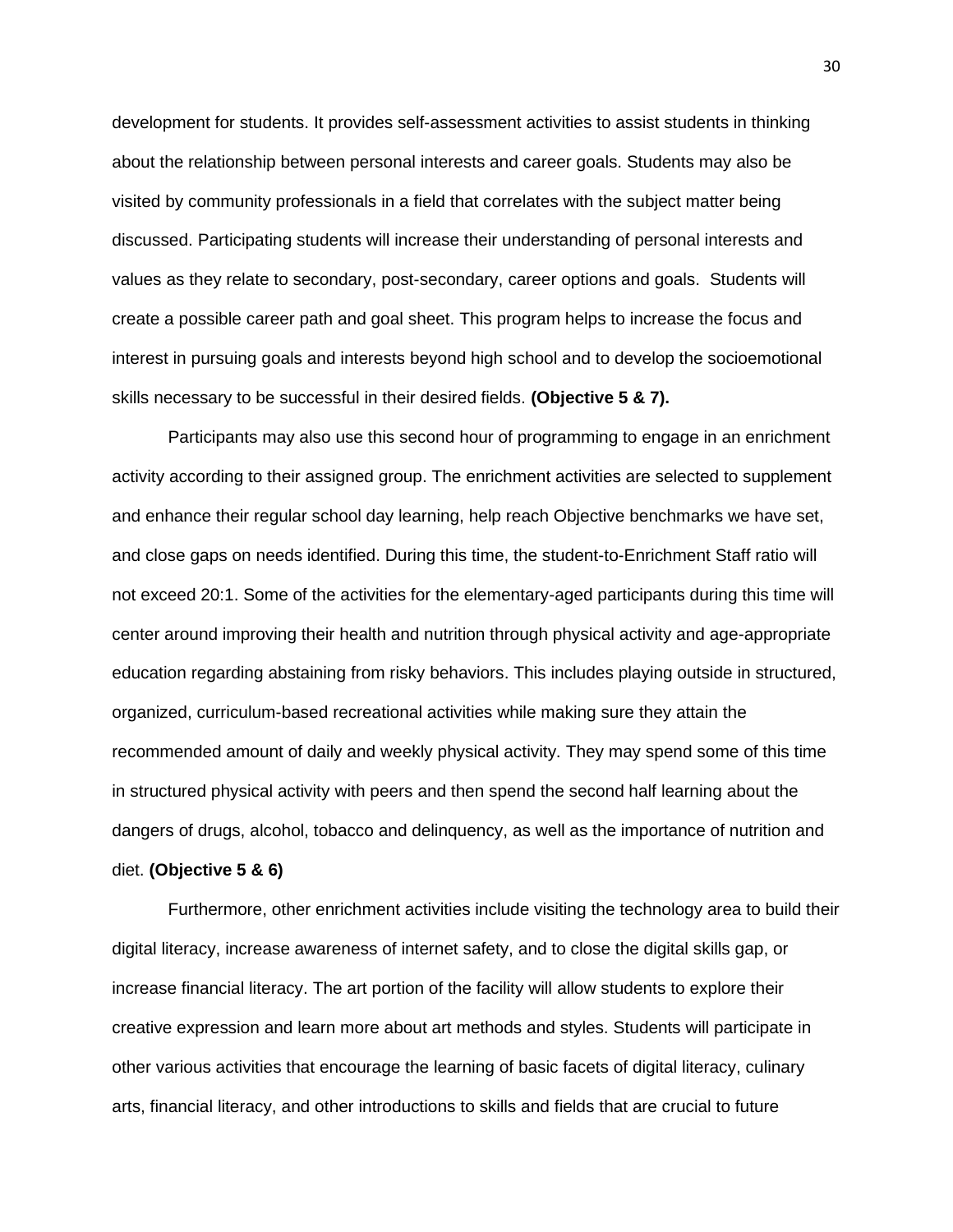success, being well-rounded individuals, with reinforced enrichment opportunities designed to meet Objectives benchmarks and help students reach their full potential and increase interest and literacy in technology.

Another enrichment activity will be the Mind + Heart Curriculum two to three times per week for one hour each where all students, elementary and middle-school, engage in activities as groups that promote socioemotional learning through collaboration, peer support, and social development. The activities include small group, conversational, and peer support systems to engage in activities that promote social development. They can be used with the Bucket Fillers books for additional support, literacy, and family involvement. The expected outcome is a better understanding of empathy, generosity, sympathy and acceptance as demonstrated by continued effort and actions throughout the year. Staff will also be required to participate in trainings designed to improve the socioemotional climate at the site which will ultimately strengthen the impact **(Objective 5)**

All participants also have access to other enrichment which include leadership enhancement, character development, teamwork and collaboration growth, and also improving communication between peers and adults. These activities address physical health, nutrition, classroom behavior, academic enrichment and improvement, dropout prevention, avoidance of behaviors and actions detrimental to success, and career exploration opportunities. Also, this serves their socioemotional health as this hour focuses less on individual needs but on group activities where children can work on collaboration, communication, critical thinking, and compromise with a diverse group of students, while in an environment that promotes peer and staff support as well as positive emotional expression. During the school-year, cultural programs will also be offered to interested students through vetted speakers so students can learn about their own or different cultures to ultimately have a larger worldview and perspective. These activities will all be fun to encourage regular attendance, and will contain various elements of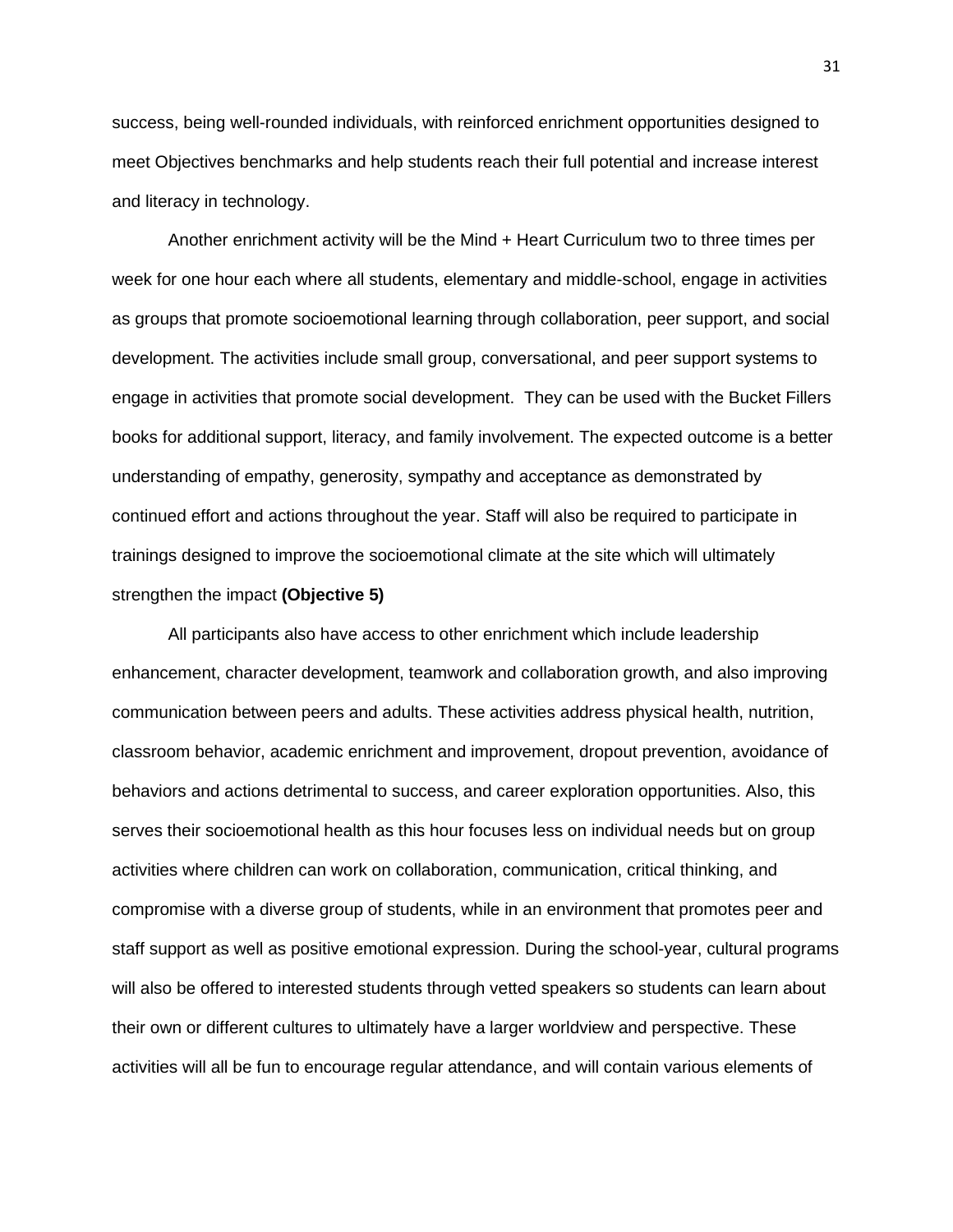project-based learning, group activities, instructor-led and individual activities to support the various learning styles across students.

During parent pick-up around 6p.m., staff have the opportunity to talk with parents about their child's progress and participation in the program, as well as, any behavior or pending issues, while informing them of upcoming programs and projects for them and their families to get more involved. Parents will be given written information about classes offered for them, including in the areas of computer/digital literacy, financial literacy, mental health and counseling resources and other opportunities that help them get involved in their children's academic journey and success **(Objective 8)**. We expect to hold 5 Adult events per year with each being one hour long. There will be at least three Adult Literacy sessions held once a quarter, while the remaining session will be for Mental Health and Counseling Resource Awareness. There will also be an orientation at the start of the After-School program to inform families about the program, its goals, and how they can help their children meet those goals. In addition to the program day, children will participate in special events and partner donations that help ease the difficulties of their low-income living conditions. These address poverty, socioemotional learning, parental literacy, parental involvement, and fulfillment, and meeting children's need that are not met by the family and improve parental engagement, literacy and awareness of resources to close gaps on needs identified in the Needs Assessment and School Improvement Plans. **(Objective 8)**

#### **3.10a Staffing Plan**

Our organization's most critical asset that makes the most meaningful impression and impact on the children's lives is our staff. The individuals who the children see and interact with each day at our Clubs are loving, caring, compassionate people who want to see all of our Club members on a pathway toward a great future as productive, responsible, caring citizens. Club staff are recruited in a variety of ways including job fairs, word-of-mouth, and by referral. We also post job openings online through our website and through online employment search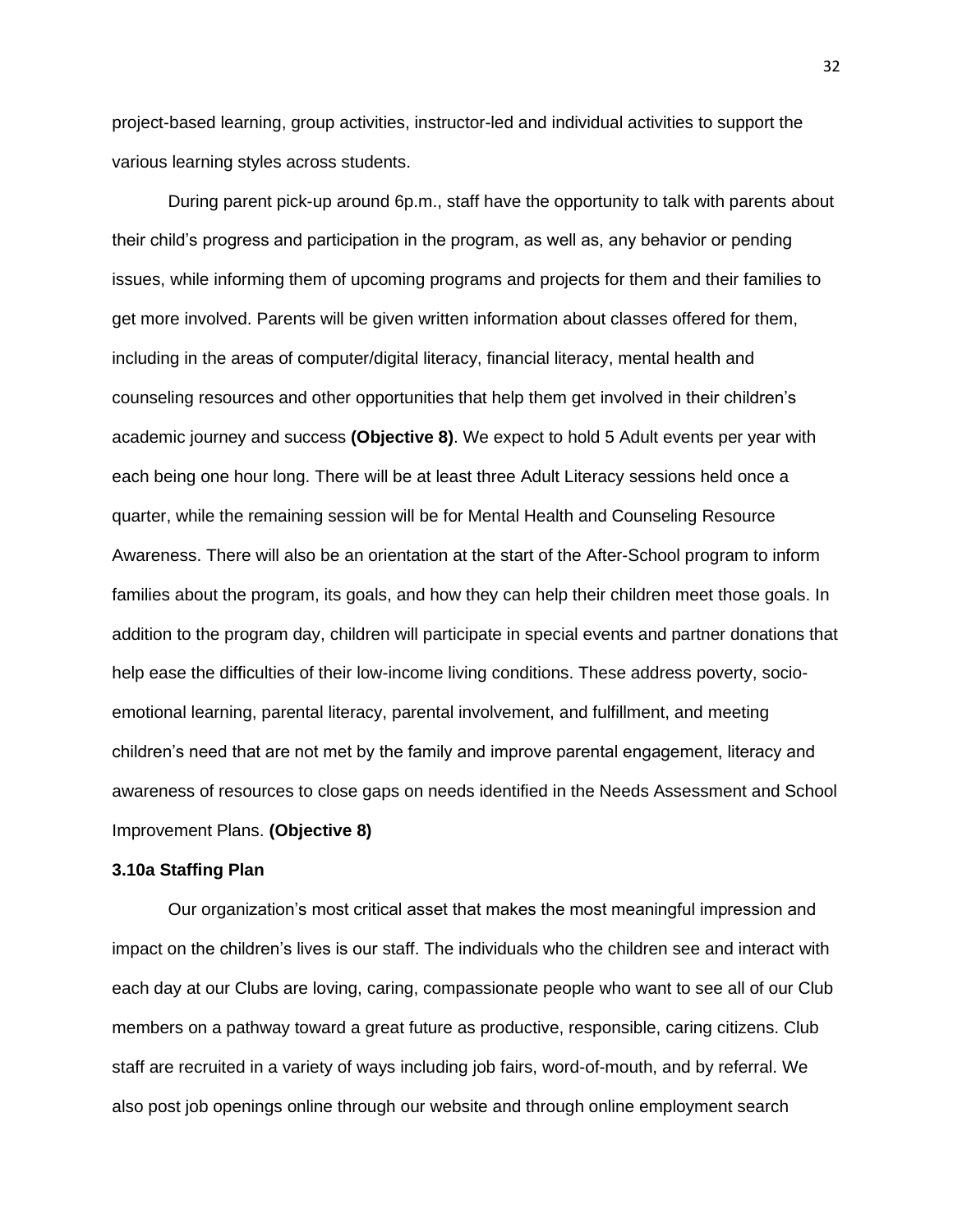engines such as Monster and Indeed. Club staff work every day to create a safe, fun environment where kids can pursue academic success, good character and citizenship, and a healthy lifestyle under the guidance of caring, trained, trustworthy adult leaders. Level 2 fingerprint and criminal background checks are required for every staff member and volunteer who has direct contact with the children. Our background checks go through the Department of Children & Families, in which we are informed if any of our employees/volunteers commit any crime that makes them ineligible to work with children immediately. We partner with TOPS Human Resource Solutions, which is the largest locally owned and operated staffing provider on Florida's gulf coast, to conduct yearly background checks as well. Ongoing training and supervision of staff and volunteers are critical. Clubs participate in a wide variety of child safety training conducted through seminars, conferences and webinars. Our safety policies and procedures adhere to the highest standards.

The Nita M. Lowey 21st CCLC Program will include one **Project Director**, who will be responsible for total program oversight. At each site there will be one **Site Director**, who will assist the Project Director by working closely with Enrichment Professionals in executing their schedules, be responsible for collection and maintenance of data and distribute program supplies to each site while coordinating parent events and student enrichment activities with the contracted agents, teachers, and facility and also ensuring active collaboration with schools. They will serve as a direct contact for the advisory board, parents, and teachers, as well. Each school site will have an **Assistant Site Director** who will be responsible to support daily management of the program. This will include: staff guidance, student management, attendance, scheduling and parental contact, inputting of student information, data collection related to Nita M. Lowey 21st CCLC program activities. These positions will assure the accuracy of confidential information needed for required project reporting requirements. At each elementary site there will be five (5) **FL Certified School Teachers** who will be responsible for delivering academic support according to program guidelines and will not exceed a teacher to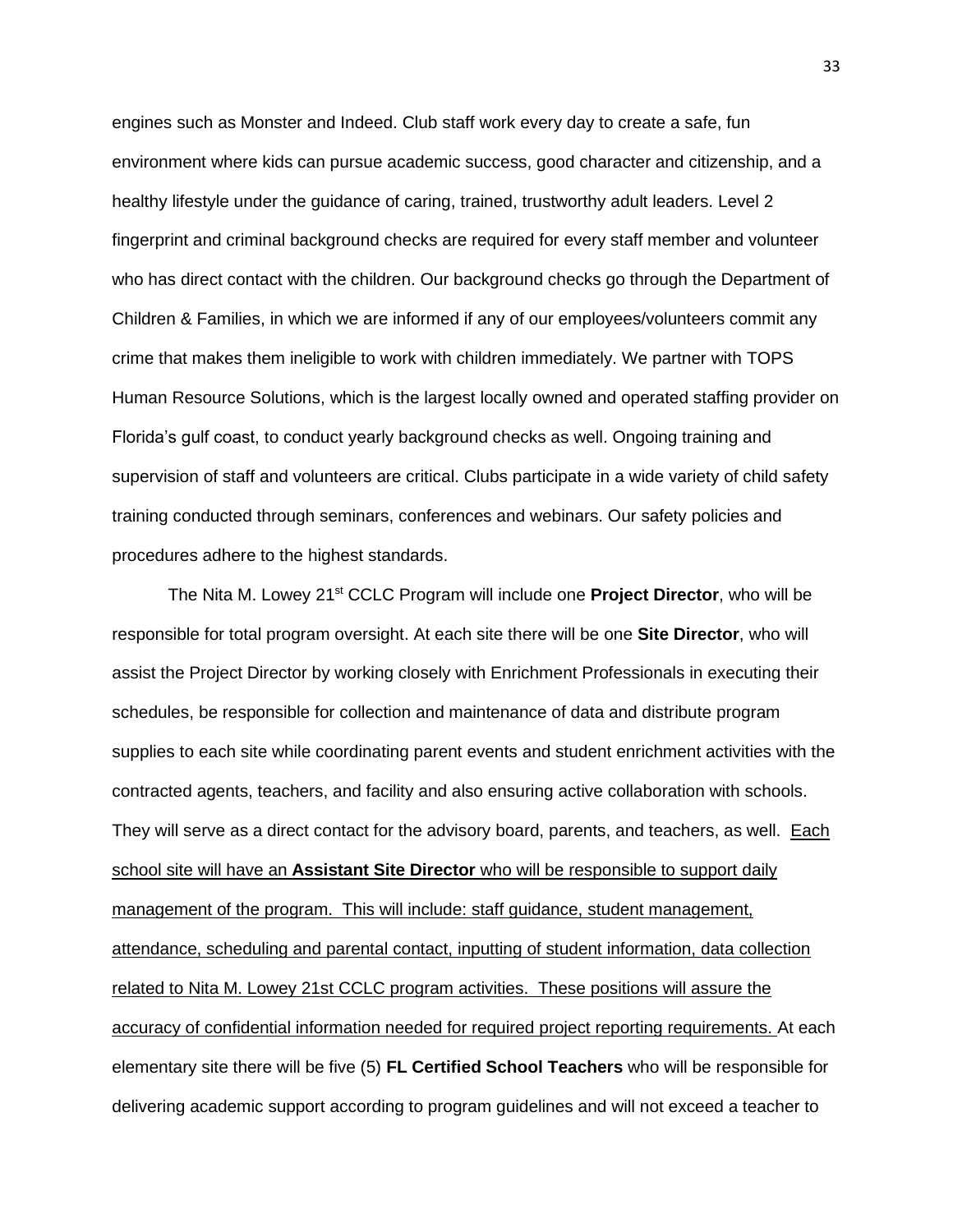student ratio of 1:10, take attendance, and prepare weekly reports for their Site Director. At the middle school site, there will be four (4) **FL Certified School Teachers** and which will not exceed a student ratio of 1:10 and responsibilities will be the same as Elementary teachers. Elementary and Middle-school sites will each have three (3) **Enrichment** 

**Paraprofessional/Tutors** who will be responsible for the daily delivery of enrichment activities and will not exceed a staff to student ratio of 1:20. Both teachers and enrichment staff will assist with relaying student data to be collected. At each site, the Site Director will take over the responsibilities of the **Family Liaison Specialist** who will assist adult family members in registering for adult enrichment opportunities, literacy classes, and assist with data collection. All staff operations will be monitored by the Director of Program Services/Project Director at the Boys & Girls Clubs of Sarasota County and an External Evaluator. All program staff are trained in CPR and First Aid.

### **3.10b Professional Development**

Staff training consists of an interactive Boys & Girls Clubs of America training program, BGCA.net, to watch an Introduction to Boys & Girls Clubs, Child Safety, Guidance and Discipline Techniques, and Development Characteristics of Youth. As well as, a special Club tour and job shadowing for one week. Each of our full-time Club and administrative staff are also required to spend time at each of our Club sites to observe the similarities and unique challenges of each Club and to also participate and engage to gain a more robust understanding of each Club, their staff, and the programs and services we offer and how they are enacted. We also implement orientations at the start of each program as well as a refresher for staff. Additionally, School Year staff will be required to participate in at least one socioemotional training per session. We constantly look for ways to improve our practices and training for our local Clubs and staff, and will continuously introduce additional resources as they become available. We will have both the Program Director and one programmatic staff attend the FDOE statewide training during the Fall 2020. The dates of the 2020 Florida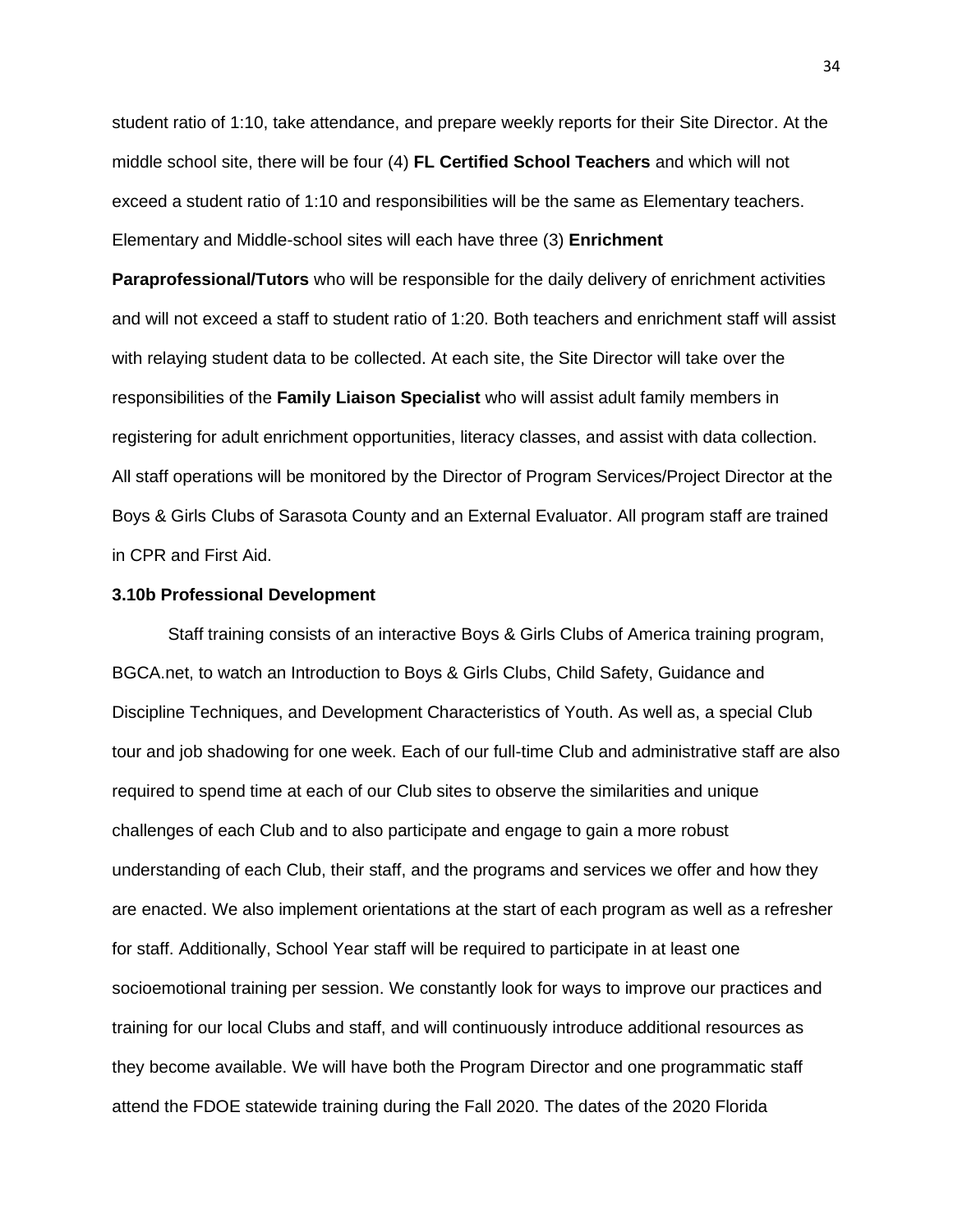Afterschool Conference training have not been posted yet but we agree to have three (3) staff members of our programmatic staff register and attend the training when it is posted. Beyond that, we have our internal professional development trainings which include the National Boys & Girls Club Conference along with various conferences that appear throughout the year. Our organization makes it a significant point to keep staff development a priority which is why we make sure to inform program staff of any upcoming conferences or online trainings available hosted by Boys & Girls Clubs of America that would be beneficial for the program. Due to the importance we place on professional development, Boys & Girls Clubs of Sarasota County covers any associated costs.

#### **3.11 Facilities**

The North Sarasota Nita M. Lowey  $21^{st}$  CCLCs will all be housed in the target students' respective schools, which provide a wide array of environments for learning. The gymnasium, cafeteria, classrooms and outdoor spaces provide for every level of activity. In addition, all facilities are ADA compliant. The school board ensures the safety of these buildings, as they house children in the daytime, as well as after school. Parents will have the ability to access their own classes within the building, in a space specified for use, including the technology center.

## **3.12 Safety and Student Transportation**

Students will not be transported to the program, unless they come from private schools, so there is no transportation as part of the proposal. Each child will be picked up by parents at the end of the program day (approximately 6 p.m., depending on the end-of-school day). Private school students, should they elect to participate, will be transported by their own school's bus transportation or by their parents to and from the program.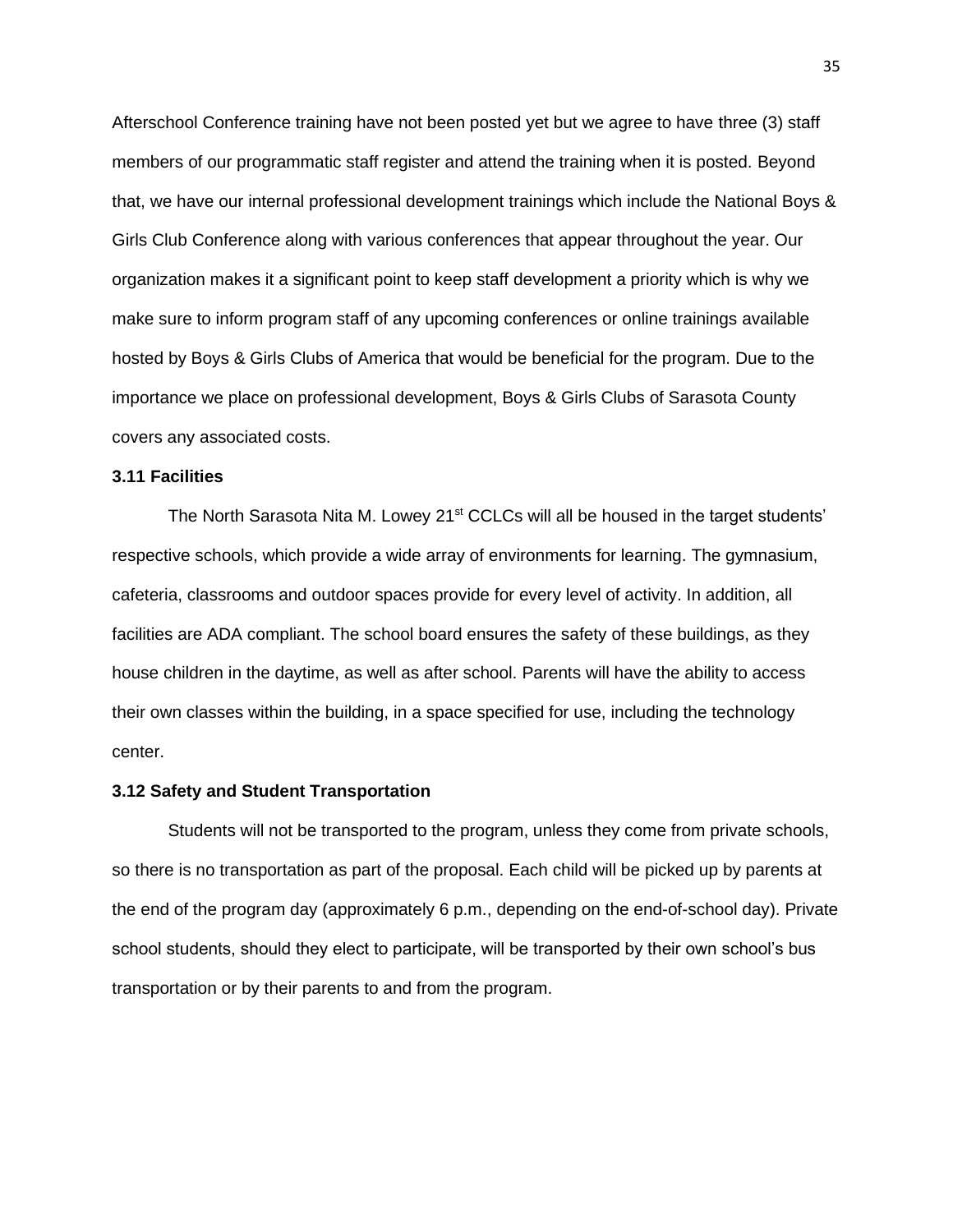Student safety is of the highest priority with or without Nita M. Lowey 21<sup>st</sup> CCLC. All staff, eligible volunteers and Board Members are required to be Level 2 background screened and screening clearance (local/FDLE/FBI) are screened through Clearinghouse. The Clearinghouse allows the results of criminal history checks to be shared among specific seven (7) State agencies when a person has applied to volunteer, be employed, be licensed (including foster parents), or enter into a contract that requires a state and national fingerprint-based criminal history check. All program staff will be trained in CPR and first aid, and skilled in handling emergency situations. The Site Directors are the point of contact for emergency needs. Parent phone numbers will be kept on file at the site, and parents will be contacted as needed for emergency or urgent situations involving their child. All staff are reachable via radios that are kept on their persons at all times with the Site Director being the main contact for emergencies.

#### **3.13 Sustainability**

The Boys & Girls Clubs of Sarasota County Board of Directors has built the sustainability plan of the North County School Sites Nita M. Lowey 21<sup>st</sup> CCLC into our organization's overall strategic fundraising plan that primarily involves our Board of Directors, CEO/President and Advancement team as we have already been running Nita M. Lowey  $21<sup>st</sup> CCLC$  programs at these schools for the past five years and this request represents a renewal. The agency's plan is to secure important and necessary financial resources for the future, which will enable our organization to meet all current goals and initiatives, and further, to institute new and innovative programs for thousands of Club members. The plan focuses on raising funds for the major components and programs of the organization through marketing efforts, donor solicitation, special events and planned giving. Our goal is to expand the core of existing contributions while finding new prospects through referrals from our current stakeholders, such as our Board of Directors. Executing this strategic development plan will increase outside investment in our work, which will in turn provide a reliable source of annual income and help secure major gifts to bring funding into Sarasota County. The ultimate goal is to secure \$6.5 million annually; we are